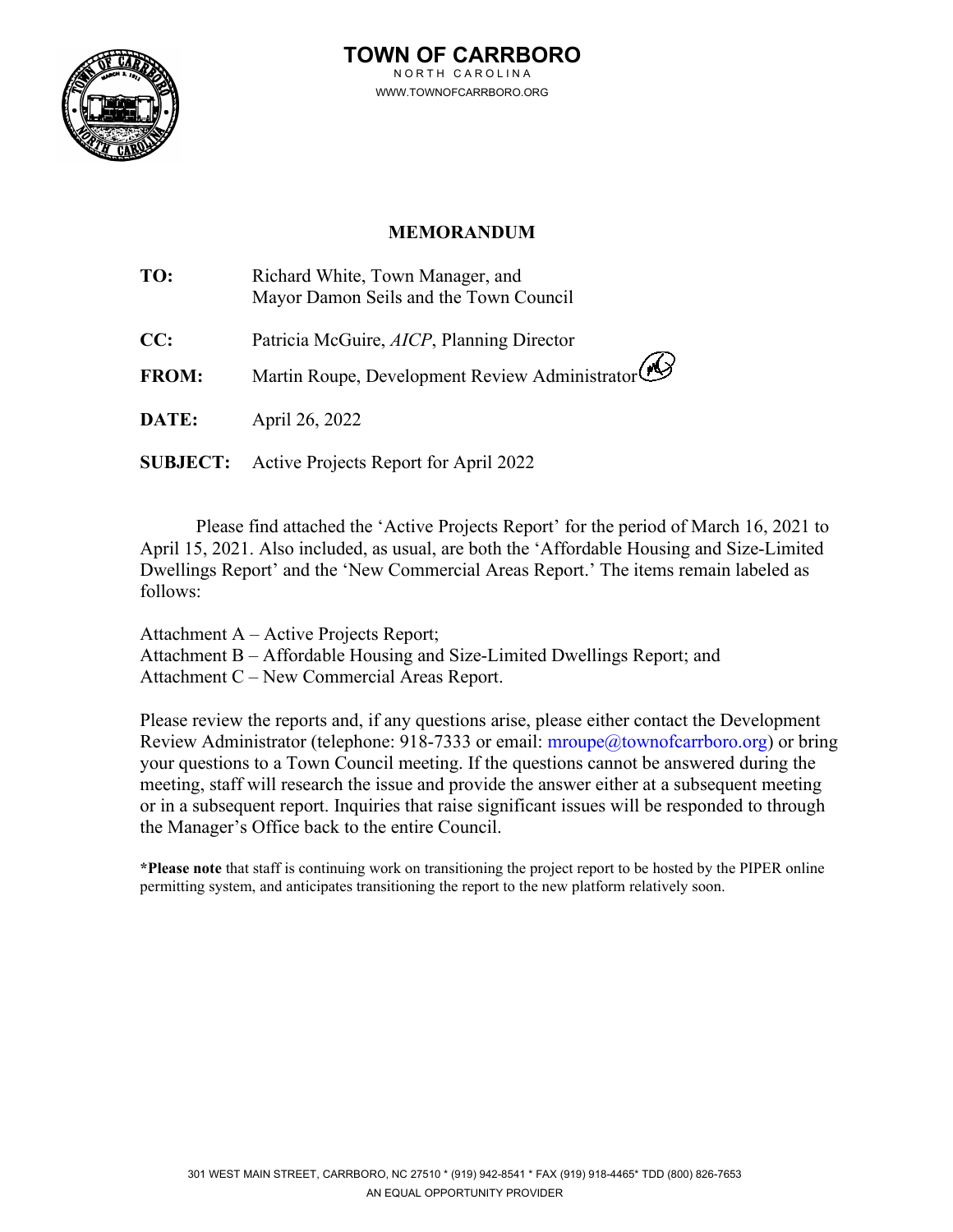## *Current Development Projects*

### *Proposed Commercial Projects*

### 1716 Smith Level Road

| دو.<br>ı |
|----------|
|          |

*No change.*

1716 Smith Level Rd *Address*

*Developer* Arcadia Consulting Engineers

*Project Type % of Affordable Units* n/a

*Tax Map #* 9776595932

*Application Date Approval Date* n/a

*Permit Expires*

*Lot Size (acres) Building Size (square feet)* 2850

*Project Status*

Conditional Use Permit Not Yet Issued.

#### *Description*

This project requires a Conditional Use Permit and proposes a 2850 sq ft office building in the B-5 zoning district at 1716 Smith Level Road. Plans have been submitted and reviewed. A second set of plans has been reviewed as well. The third set of plans has not yet been submitted.

Project review is nearing completion in order to proceed to the advisory boards and then a public hearing, which has now been set for September 28.

The applicant needed to seek a variance related to a major road buffer. The Board of Adjustment granted the variance on 9/15/21 and project review will continue again now. The public hearing for September 28 has been delayed until a later date.

### CVS

#### **Update**

*The new project, for a three strory commercial building, will proceed to review by advisory boards and Town Council in April 2022.*

201 N Greensboro St *Address*

*Developer* Redlands Inc.

*Project Type* CUP *% of Affordable Units* n/a

*Tax Map #* 9778863699, 9778863587, 9778862555, 9778862648

*Application Date Approval Date* n/a

*Permit Expires*

*Attachment A, Page 1 of 24*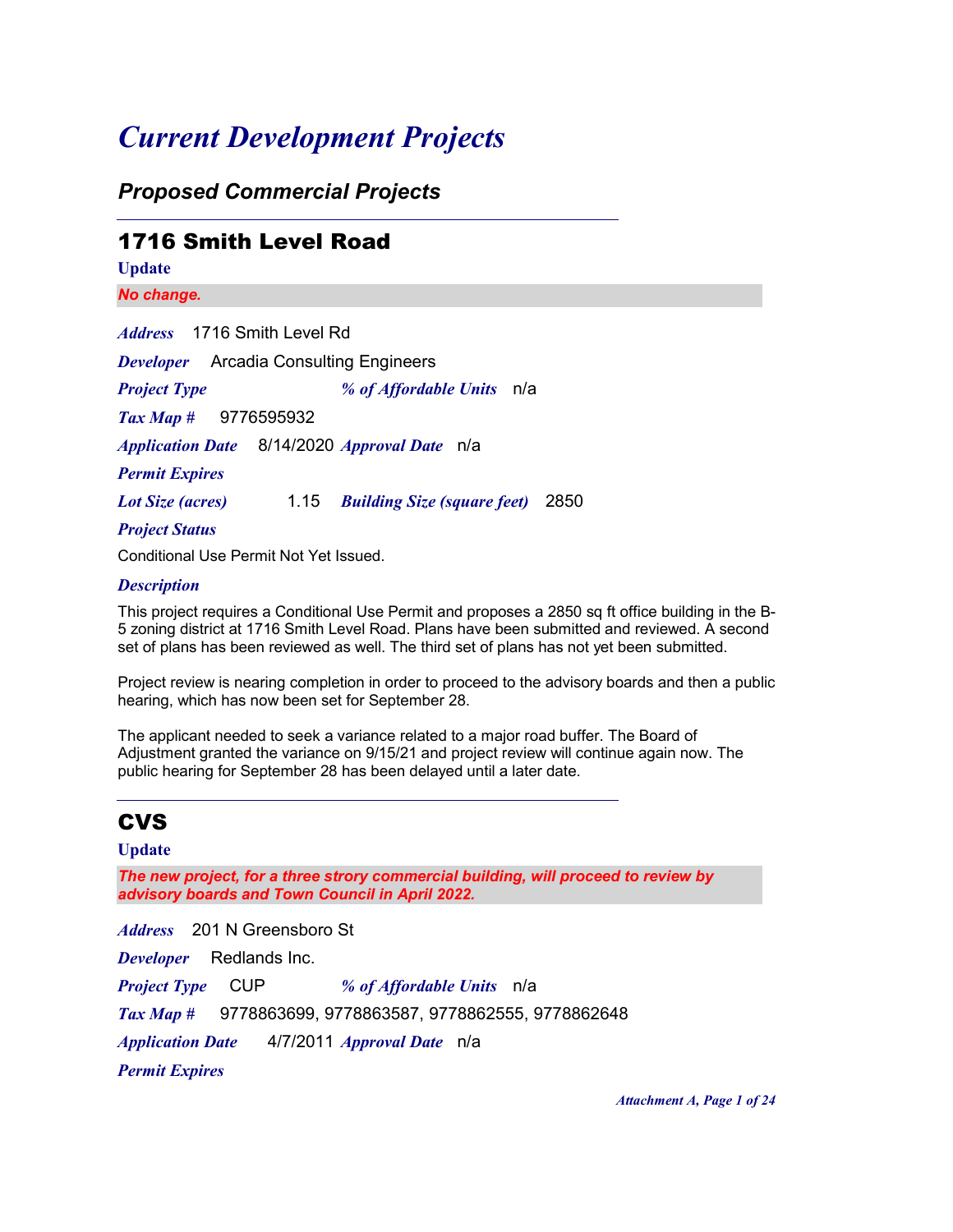#### *Lot Size (acres) Building Size (square feet)* 26300

#### *Project Status*

Land Use Permit Not Yet Granted.

#### *Description*

A CUP application has been received for a two-story retail and office building at the corner of North Greensboro St and West Weaver St. The building contains approximately 11,000 sf of space on the ground floor intended for a single retail tenant and approximately 11,000 sf on the second floor intended as office use.

Also note that the property must be rezoned (B-1c proposed) in order to accommodate highvolume retail.

An additional Neighborhood Information Meeting is set for December 8, 2011.

The project was presented to the Joint Review Advisory Boards on March 1, 2012. The Board of Aldermen re-set the public hearing date for April 17, 2012.

The applicant requested that the public hearing be cancelled for now. They intend to reconsider their site plan and proposal, and potentially ask for changes to the design to be reviewed. Revised plans have not yet been submitted.

Staff recently met with the applicant to discuss three different potential modifications to the application. Staff is currently formally assessing the implications of each design with respect to the rezoning portion of the application.

The applicant resubmitted plans for the project after choosing a slightly modified design. The plans are under review. As the changes are not too significant, it is expected that the project will proceed to public hearing quickly, possibly as soon as February 2013.

The project proceeded to the public meetings stage. Upon reaching the Board of Aldermen for a public hearing, the Board indicated a desire to not rezone the property. Upon hearing this, the applicant pulled the application. The applicant is currently considering options for a resubmittal.

The Board recently approved moving forward with a community conversation about the site. Staff is currently working with Dispute Settlement Center to organize the events.

Meetings are now taking place to formulate and design the community conversations meetings. Dates have not yet been set for the full community conversations, but will be included here when known.

Staff is currently trying to bring the agenda planning group back together and concurrently trying to identify dates for the Community Conversations themselves. Dates will be included in this report once they are known.

A demolition permit for removal of the existing building has been approved and work should begin soon. The applicant also has submitted a new / revised Conditional Rezoning petition. Staff has begun reviewing the information.

The building has been removed from the site.

The new owners of portions of what was referred to as the CVS site presented a concept plan at the Joint Review Advisory Boards Meeting on May 2, 2019. The plan includes a three story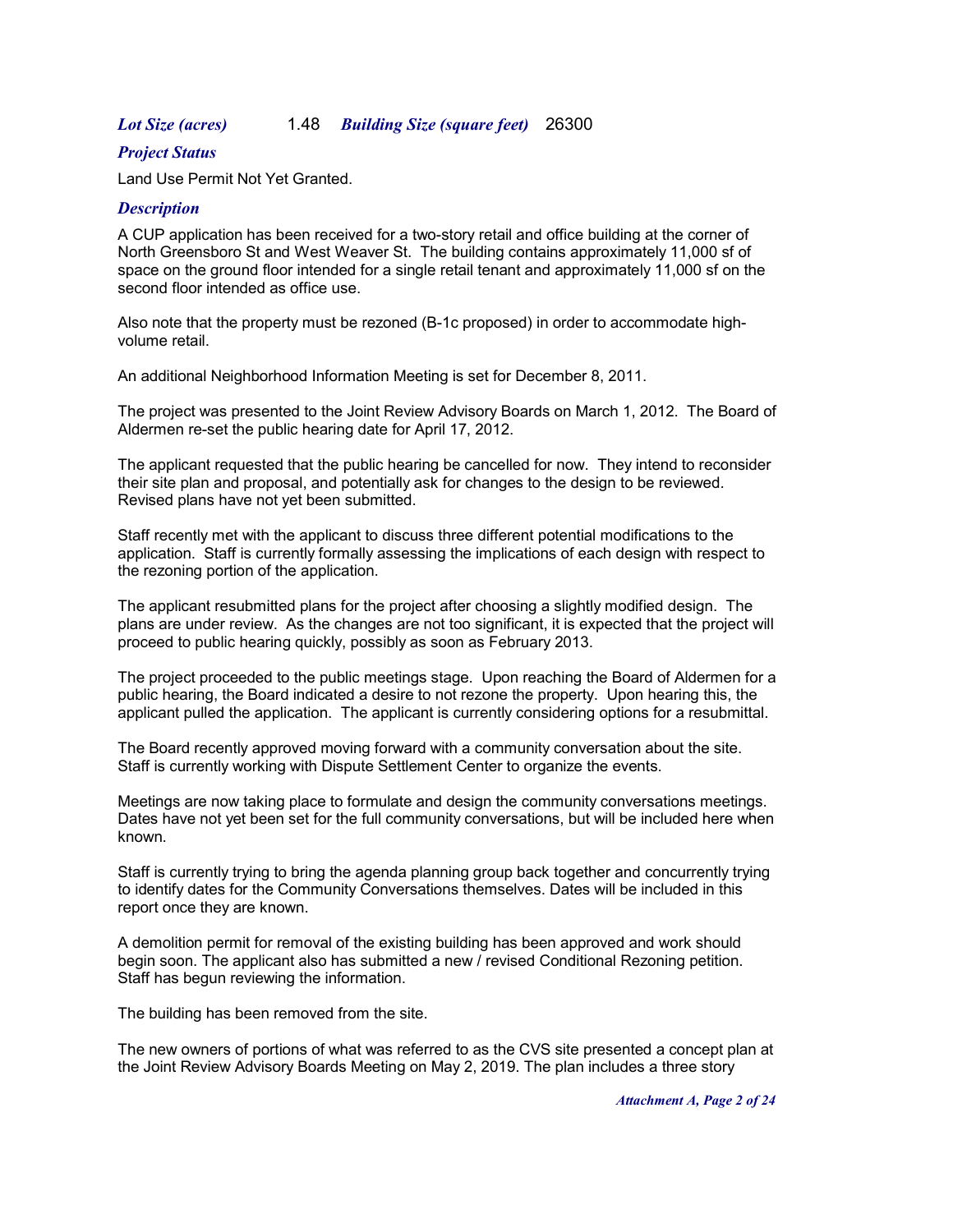building at the corner of North Greensboro St and West Weaver St.

The new owners have indicated that they anticipate submitting a new CUP application soon.

A new Conditional Use Permit application has now been submitted. The plans do not require a rezoning of any property, only issuance of a CUP. Now proposed is a three story building, approximately 15,000 square feet total, with mulitple commercial uses.

Plan review is ongoing. The project may be ready for public meetings in late Winter or early Spring 2021.

Revised plans have not yet been submitted.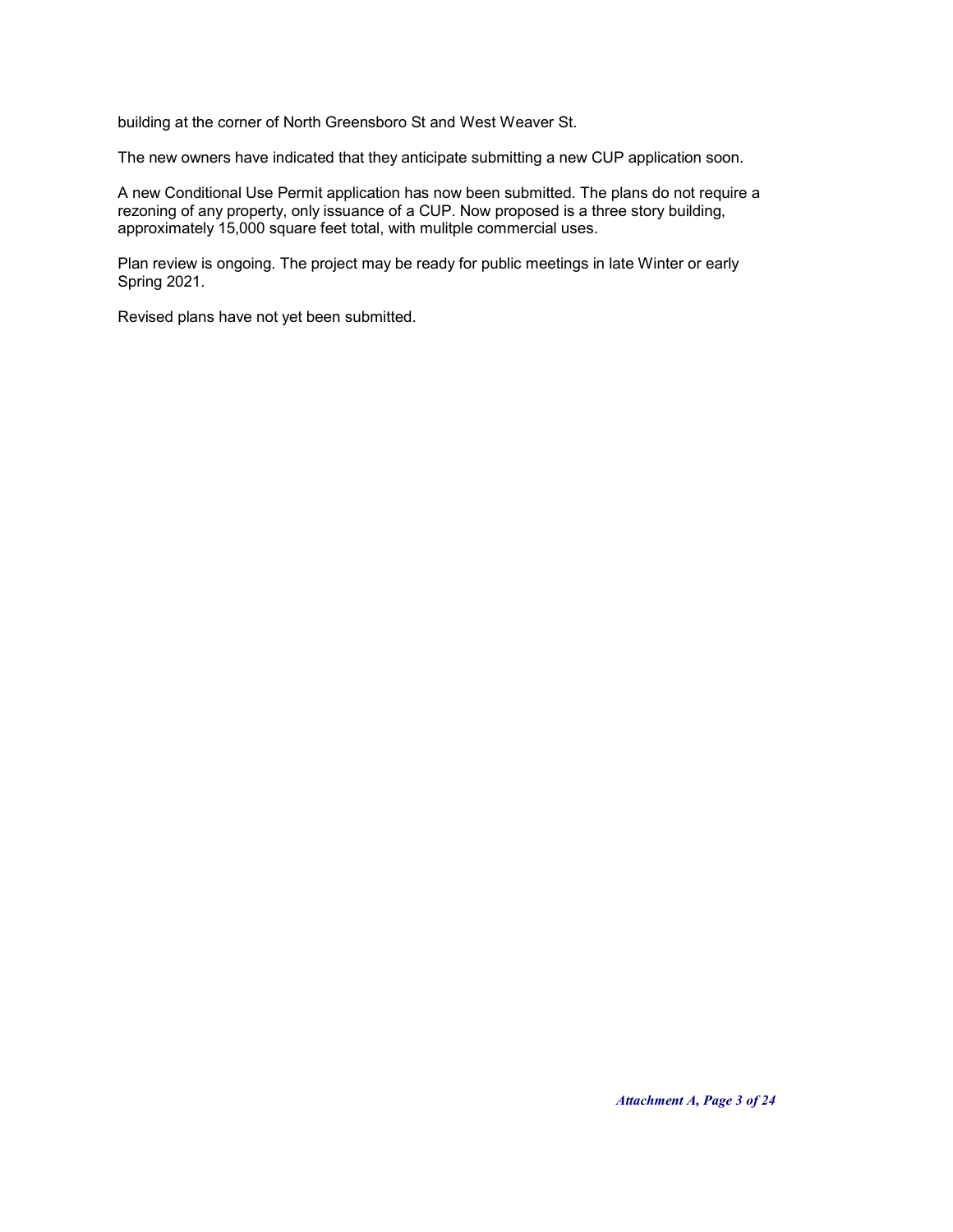### *Approved Residential Projects*

### **Ballentine**

#### **Update**

*No change.*

A*ddress* North of Harmony Farms E of Old NC 86 *Developer* M/I Schottenstein Homes, Inc. *Application Date Tax Map #* 7.23.C.31 *Lot Size (acres) Approval Date* 8/28/2007 *Project Type* CUP *% of Affordable Units* 18 *Building Size (square feet)* n/a *Permit Expires* Permit expires if construction activity ceases for one year

### *Project Status*

96 units approved by CUP, 78 lots approved by plat, 0 homes under construction, 78 certificates of occupancy issued, 0 vacant lots.

### *Description*

As proposed, this CUP project consists of 96 units (60 single-family homes and 36 townhomes) on a little more than 52 acres of land. The property is located on the east side of Old NC Highway 86, north of Lake Hogan Farms subdivision and the Harmony Farms Horse Farm, and immediately south of land purchased by Orange County for the Twin Creeks park site.

The Board of Aldermen approved the project (with multiple conditions) on August 28, 2007.

The applicant is moving forward with an application to rezone a portion of the property and modify their plans accordingly.

The Board of Aldermen approved a new phasing plan at its June 22, 2010 meeting. Construction plan review for Phases 1 and 2 is now complete and a preconstruction meeting for the first two phases has been held.

The Board of Aldermen approved the PUD-rezoning request for this site and the developer is moving forward with preparing a new CUP application.

The developer has been meeting with staff to discuss submittal process and requirements for the Major Modification of the CUP. An application has not been submitted yet though.

Staff and the applicant are reviewing concept level drawings for the project currently.

The applicant is now moving toward submittal of the full CUP plans for the PUD portion of the site. A few issues were identified during the concept review, which will need to be addressed and resolved during the CUP review.

The Board of Aldermen and County Commissioners discussed the project during their recent joint meeting.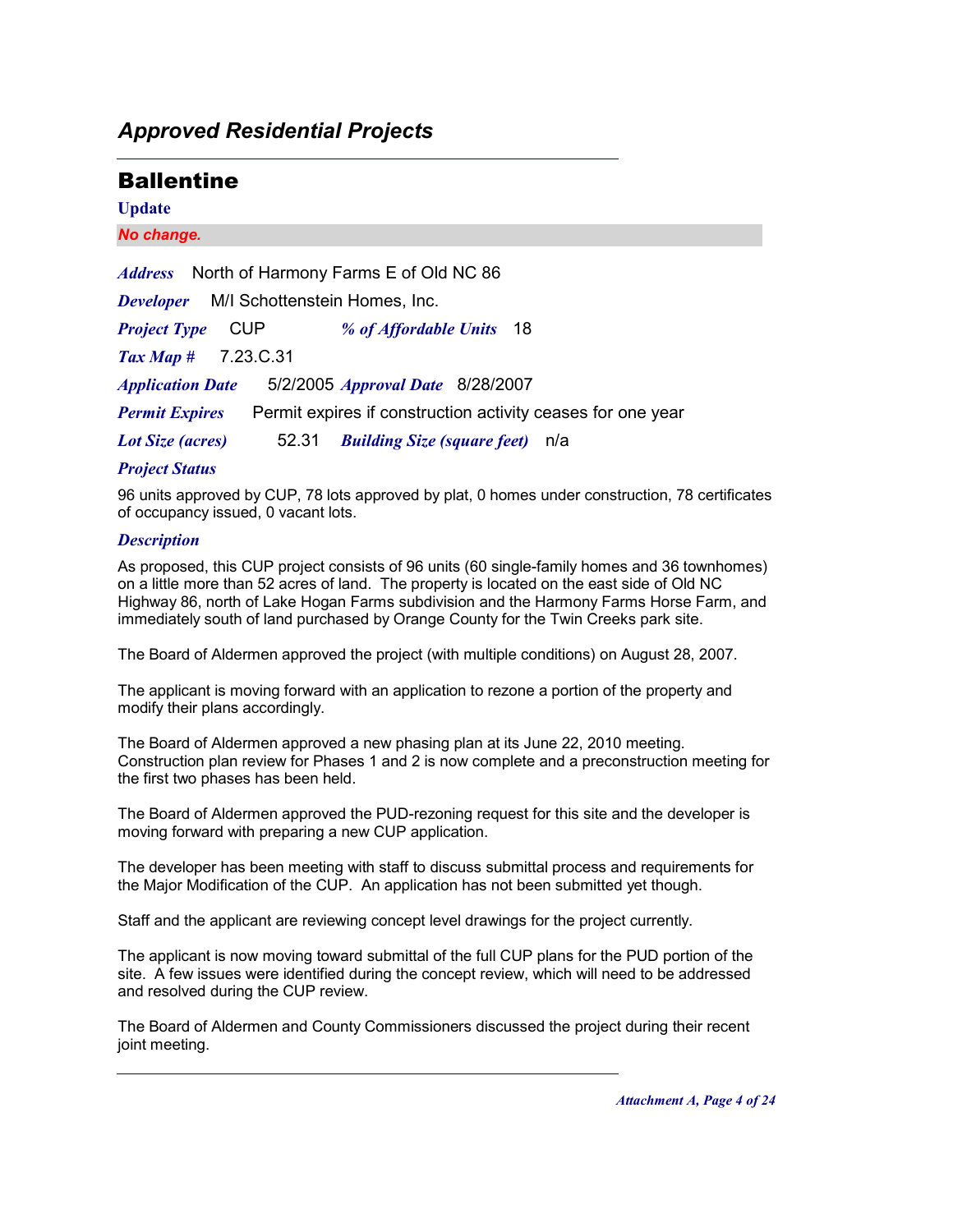### CASA Merritt Mill Affordable Housing

**Update**

*No change.*

802 and 806 Merritt Mill Rd *Address Developer* CASA *Application Date Tax Map #* 9778930153, 9778931183 *Lot Size (acres)* 2 *Approval Date* 3/27/2018 *Project Type* CUP *% of Affordable Units* 100 *Building Size (square feet)* n/a *Permit Expires* 2/25/2022

#### *Project Status*

Conditional Use Rezoning and CUP Approved. Construction Plans Approved. Construction Now Underway.

#### *Description*

CASA has submitted a Conditional Use Rezoning request along with a set of CUP plans seeking approval of a project that would provide 48 affordable units near Lincoln Center on the north side of Merritt Mill Road. Of note the subject properties are split by the Carrboro / Chapel Hill municipal boundary line. As a result, 24 of the units will be located in Carrboro and 24 will be located in Chapel Hill. Town staffs are coordinating the reviews in both towns with intentions of bringing the project to public meetings as close together as possible in each respective jurisdication. Both towns must approve the project for it to be realized.

The first review of plans has been completed and comments have been returned to the applicant.

Revised plans have been submitted and are now under review.

Further revised plans have been submitted and are largely in compliance with the LUO.

This project and its associated rezoning request went to the Joint Advisory Boards Meeting on Thursday, March 1. Meanwhile the Board of Aldermen set public hearings for the project for March 27, 2018.

Each portion of the project has been approved by Carrboro and Chapel Hill, respectively. CASA is now pursuing final approval of the tax credits necessary to move to construction.

Town Council approved a resolution extending the date on which the CUP would otherwise expire, with the new expiration date now being February 25, 2022.

The town was recently informed that CASA's application for tax credits has been approved. The project should begin progressing soon, with construction plan review being the next stage.

## Claremont South

**Update** *No change.*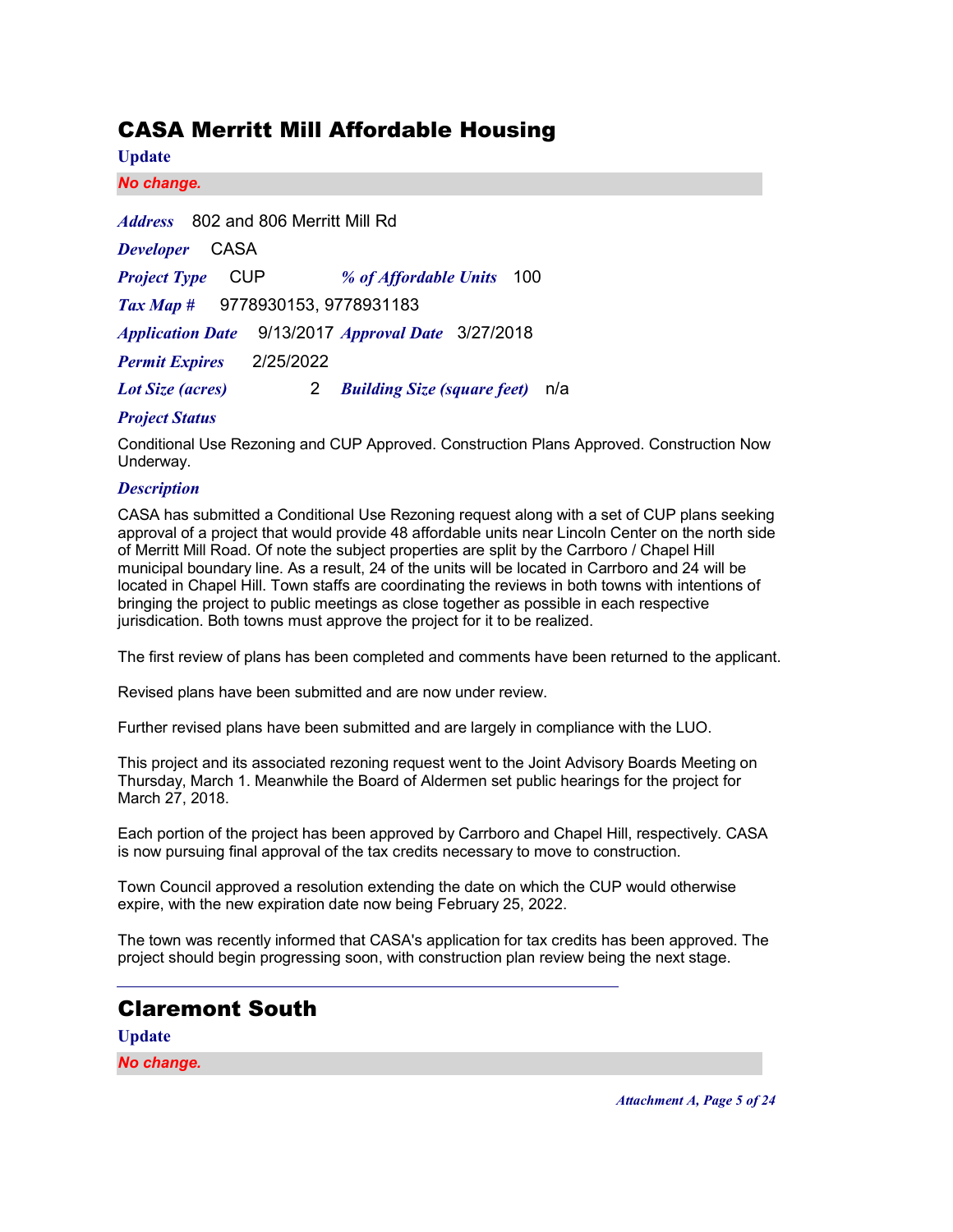1001 Homestead Road *Address*

*Developer* Parker Louis, LLC

*Project Type* CUP *% of Affordable Units* 0

*Tax Map #* 7.109..16, 7.109..17

*Application Date* 2/27/2007 *Approval Date* 3/17/2009

*Permit Expires* 2/11/2022

*Lot Size (acres) Building Size (square feet)* n/a

#### *Project Status*

96 units approved by CUP, 96 lots approved by plat, 0 homes under construction, 95 certificates of occupancy issued, 1 vacant lot.

#### *Description*

This CUP project will be located on the south side of Homestead Road, directly across from Claremont, which is currently under construction. A total of 96 units are proposed (68 singlefamily and 26 duplex units). The project shares certain recreation facilities such as the swimming pool with the portion of the Claremont project located on the north side of Homestead Road.

The Board of Aldermen approved the project (with conditions) at its March 17, 2009 meeting.

The developer discussed the affordable housing component of the project with the Board of Aldermen in early December and is now moving forward with an application to modify the CUP.

The applicant recently submitted a permit modification application to adjust the size and use types of lots within the subdivision.

Plan review for the CUP Major Modification is nearly complete and the rezoning application was recently received. This project likely will move to public meetings during April 2012.

The Board of Aldermen held a public hearing and approved the project on April 17, 2012.

After meeting with the Board of Aldermen in June 2012 to discuss affordable housing again, the developer began working on plans to modify the permit again in order to incorporate a charter school and multifamily housing into the design for the eastern portion of the site.

Plan review was mostly completed relatively quickly and staff worked with the applicant to try to schedule the project for public meetings. Just before the Joint Advisory Board meeting, the applicant requested that the application be removed from the agenda for now.

Construction of single-family homes on the western side of the development is underway.

Staff is working with Orange County Erosion Control regarding work that recently took place on site. A formal preconstruction meeting is being scheduled now for the last phase of the project. Work should begin soon.

Construction has begun for the last phase of the project. Staff is monitoring the site, along with Orange County Erosion Control.

The developer has submitted a concept plan for the B-3 zoned business parcel portion of the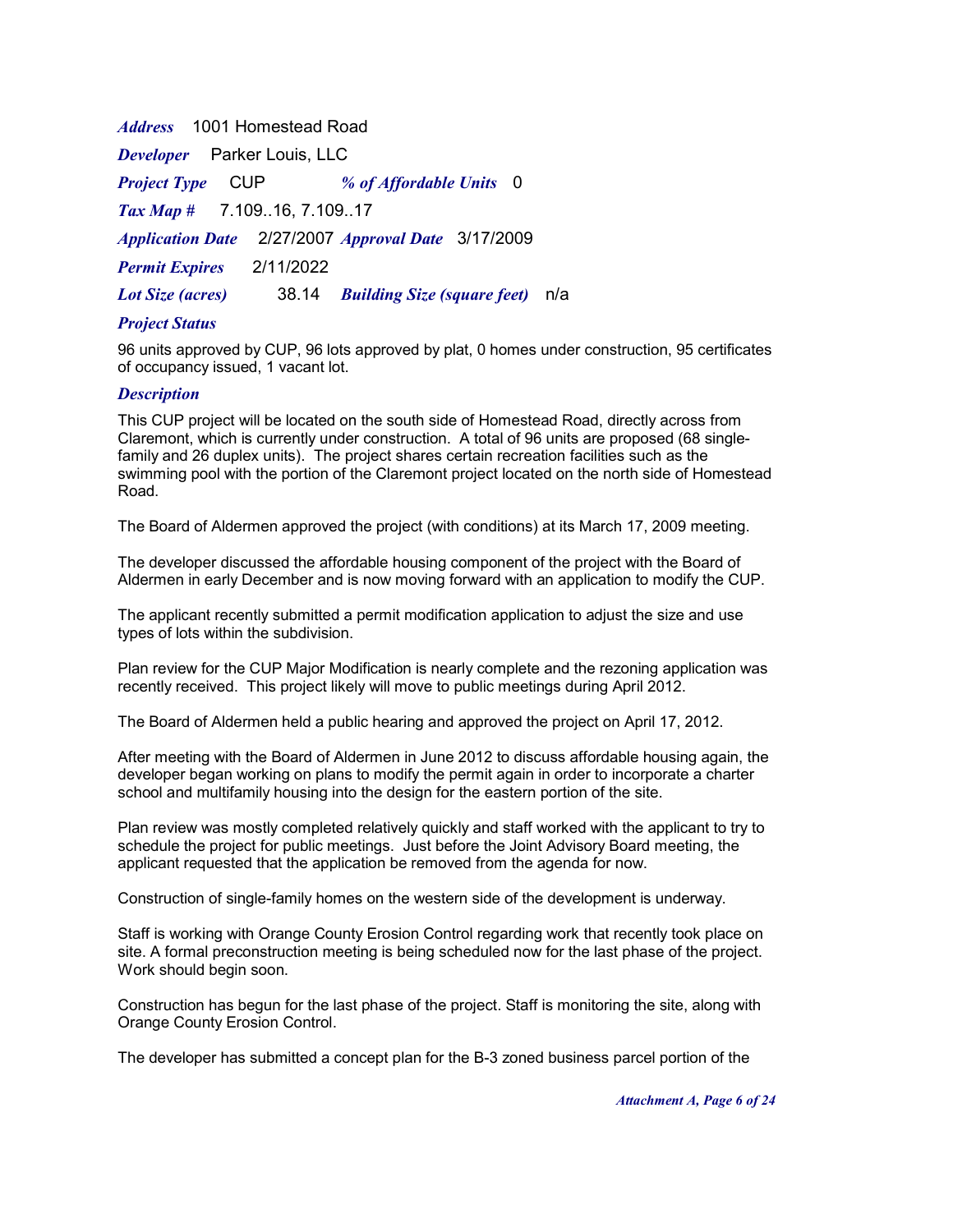PUD. The Advisory Boards have reviewed two versions of a concept. A formal application has not yet been received.

CUP plans for the B-3 business parcel within the PUD have been submitted and are under review. Comments are being returned to the applicant upon receipt.

Comments have been returned to the applicant from the review of the B-3 portion plans. Revised plans have recently been submitted and comments are being returned to the applicant. Review of the plans is progressing fairly quickly.

Project review continues and is getting near completion. The project may proceed to public meetings relatively soon, in 2018.

The commercial portion of this project went to public hearing and was approved by the Board of Aldermen on February 27, 2017. Construction plans have not yet been submitted.

Construction plans for the commercial portion have been submitted and are under review now. Comments are being returned to the applicant upon receipt.

Town Council approved a resolution extending the date on which the CUP would otherwise expire for the B-3 business portion of the PUD. The new expiration date is February 11, 2022.

Carrboro Town Council granted a Minor Modification request for the business portion of the PUD, allowing the first floor to be used for residential use until office use becomes more viable in the future.

| <b>Inara Court</b>                                                                     |
|----------------------------------------------------------------------------------------|
| <b>Update</b>                                                                          |
| No change.                                                                             |
| <i>Address</i> 102-104 Fidelity St<br>Developer Fire Swamp II                          |
| <b>Project Type</b> SUP<br>% of Affordable Units 15<br>Tax Map # 977866397, 9778673076 |
| 2/5/2016 Approval Date 2/15/2017<br><b>Application Date</b>                            |
| Permit expires if construction activity ceases for one year<br><b>Permit Expires</b>   |
| <b>Lot Size (acres)</b><br>0.62 Building Size (square feet)<br>n/a                     |
|                                                                                        |

#### *Project Status*

6 units approved by CUP, 6 lots approved by plat, 0 homes under construction, 6 certificates of occupancy issued, 0 vacant lots.

#### *Description*

Plans viewable here: http://www.townofcarrboro.org/DocumentCenter/View/3031

Inara Court is a newly received conditional rezoning application requesting to change the zoning designation to R-2 CZ, which would allow either a six or eight unit single family home development at 102 Fidelity Street on vacant land behind O2 Fitness gym. The number of proposed units will require a Special Use Permit issued by the Board of Adjustment, if the Board

*Attachment A, Page 7 of 24*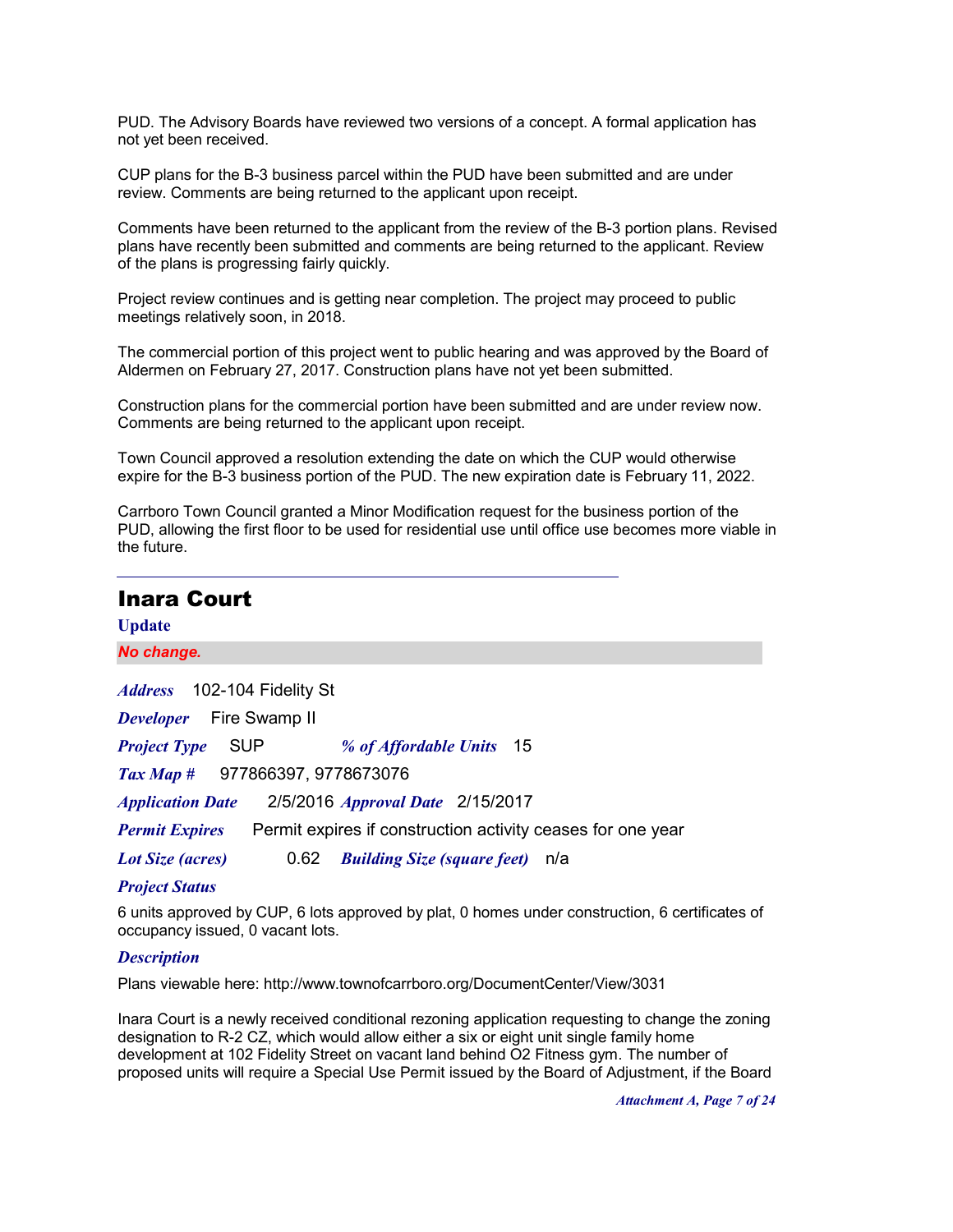of Aldermen approves the conditional rezoning request. A text amendment application has also been submitted along with the rezoning request, related to lot sizes in the R-2 district. A request to set public hearing agenda item is scheduled for the Board's May 24, 2016 meeting.

The Board of Aldermen held a public hearing and subsequently approved a conditional rezoning request and associated LUO text amendment for this project on June 28, 2016.

The applicant recently submitted SUP plans for the project. Comments are being returned to the applicant upon receipt.

Comments have been returned to the applicant and revised plans have been submitted.

Review of the SUP has progressed quickly and the project is moving into the public meetings stage now. Advisory Boards reviewed the project on February 2 and the Board of Adjustment will consider the project on February 15.

The Board of Adjustment approved the Special Use Permit, with conditions, at its February 15 meeting.

Construction plans are under review now.

Construction plans were recently approved and a preconstruction meeting has been held. Construction should begin soon.

Construction has begun on site.

Construction of homes has now begun.

Construction of all homes is complete but the applicant is still working on finalizing portions of the stormwater infrastructure.

Construction of the bioretention cells is now underway.

### Kentfield

905 and 921 Homestead Rd *Address Developer* Parker Louis LLC *Application Date* 11/15/2018 *Approval Date* n/a *Tax Map #* 9779276322, 9779278209 *Lot Size (acres)* **Update** *No change. Project Status* Conditional Rezoning Approved. Conditional Use Permit Granted. Construction Has Begun. *Project Type* CUP *% of Affordable Units* n/a *Building Size (square feet)* n/a *Permit Expires*

*Description*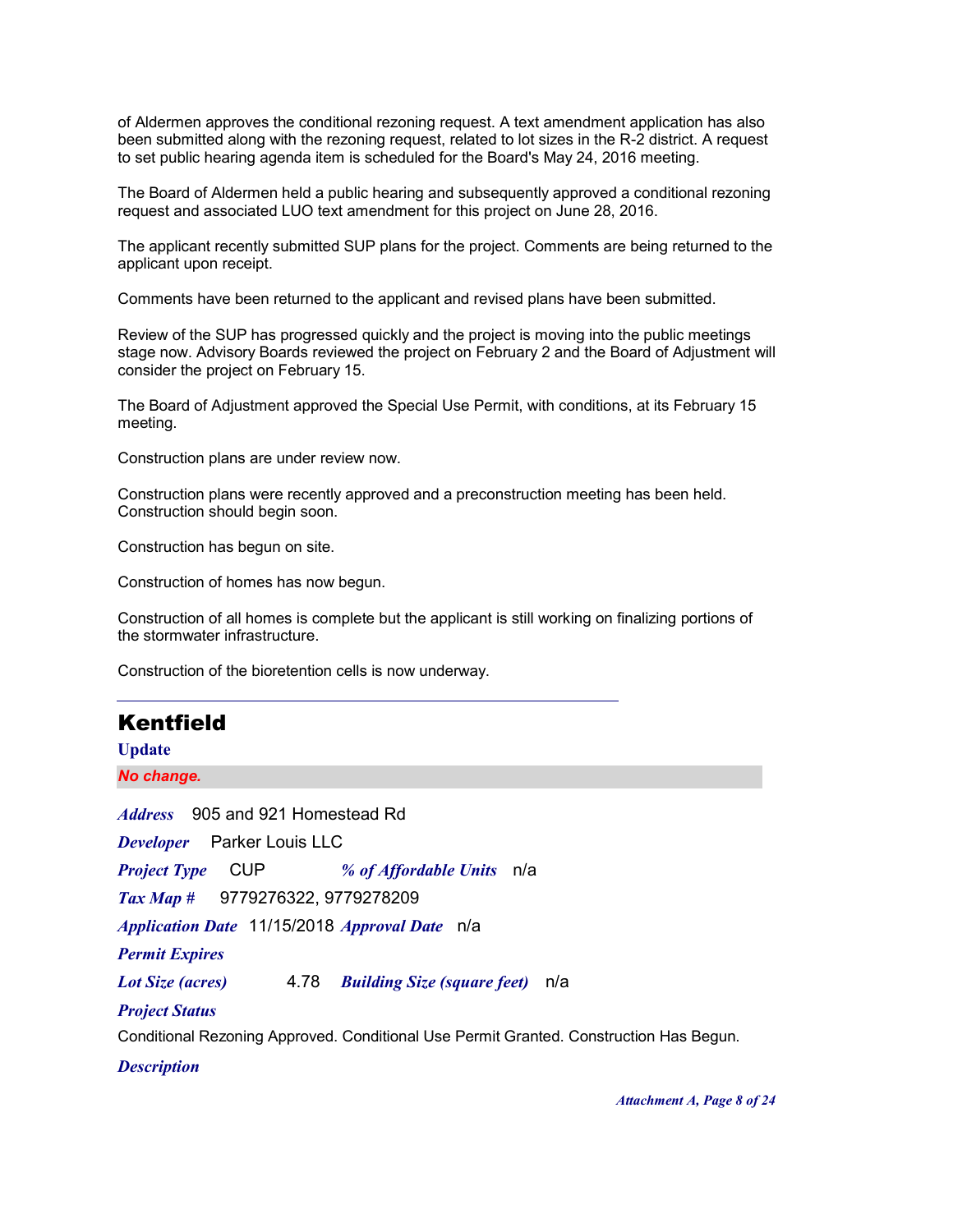This is a proposed Conditional Use Permit project for 20 lots, directly west of Claremont South subdivision off Homestead Road. The project previously received a Conditional Rezoning approval from the Board of Aldermen to change the zoning density from R-15 to R-10. Effectively, the rezoning allows for 20 total lots on the site.

The first review is complete and comments have been returned to the applicant.

Comments from the second review have been returned to the applicant.

The third review of plans is underway at this time.

Plan review is complete and the project is going to be presented at the Joint Advisory Boards Meeting on Thursday, September 5. A public hearing with the Board of Aldermen will follow on September 17.

The CUP was approved and construction plan review is underway at this time.

Construction plan review is complete. A preconstruction meeting will be held prior to beginning to install the infrastructure. A date for the meeting is on hold pending further developments associated with the virus.

Construction has now begun.

### Sanderway AIS

#### **Update**

*A performance security letter of credit has been submitted for remaining items and the final plat has been approved. Construction of homes is expected to begin soon.*

1236 Hillsborough Rd *Address*

*Developer* GH-2, LLC

*Project Type* CUP *% of Affordable Units* 15

*Tax Map #* 9779142354

*Application Date* 3/21/2017 *Approval Date* 2/26/2019

*Permit Expires* Permit expires if construction activity ceases for one year

*Lot Size (acres) Building Size (square feet)* n/a

#### *Project Status*

Construction has begun.

#### *Description*

This Conditional Use Permit project proposes eighteen single family homes on approximately 8 1/2 acres of land near McDougle School. A payment in lieu of providing affordable housing is proposed with regard to a contribution to affordable housing.

The first set of plans has been reviewed and comments provided to the applicant.

The second set of plans has been reviewed and comments provided to the applicant.

The third set of plans has been reviewed and comments provided to the applicant.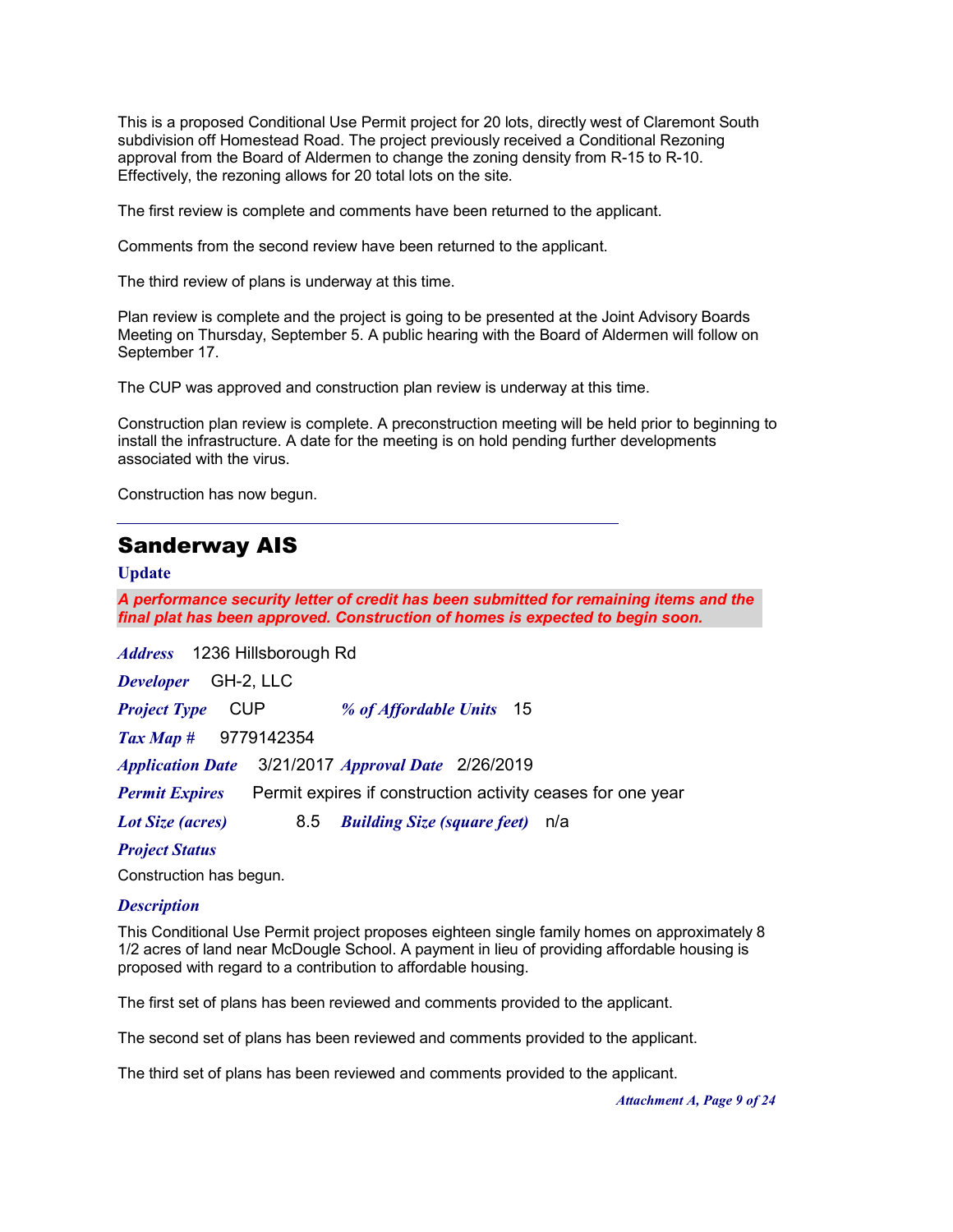Plans are still under review but very close to demonstrating compliance with the LUO. The project will be presented to the Joint Advisory Boards meeting on June 7, 2018 and a public hearing date of June 26, 2018 has been identified.

The public hearing was opened on June 26, 2018 and continued to September 25, 2018.

The public hearing continued in September and a new date of November 13 was identified for further review and consideration of the CUP.

The public hearing is now set to be continued on February 26, 2019.

The Board of Aldermen approved the CUP with conditions. Construction plans have not yet been submitted.

Construction plan review is now underway.

Construction plan review is continuing. Staff is working with neighbors during the review process to share information and address concerns.

Construction plans have now been approved and a preconstruction meeting has been held. An exact date for construction to begin has not been set, but should be soon.

Construction is ongoing but has been slowed by difficulties with tree removal.

A final plat for the project has been submitted and is under review. Upon approval of the final plat, construction of homes will begin.

### Veridia

#### **Update**

*A permit extension request is being taken to Town Council on April 26, 2022.*

810 Old Fayetteville Rd *Address*

*Developer* Sustainable Properties

*Project Type* CUP *% of Affordable Units* 0

*Tax Map #* 7.108..32, 7.108..41A

*Application Date* 4/15/2010 *Approval Date* 4/26/2011

*Permit Expires* 4/26/2022

*Lot Size (acres) Building Size (square feet)* n/a

#### *Project Status*

Conditional Use Rezoning and Conditional Use Permit Issued on April 26, 2011. Construction has not begun.

#### *Description*

This CUP project involves redeveloping the existing 39-unit mobile home park at 810 Old Fayetteville Road. The 39-unit density was established in a previous lawsuit involving the Town and a previous owner. New stick-built homes will replace the mobile homes and a new driveway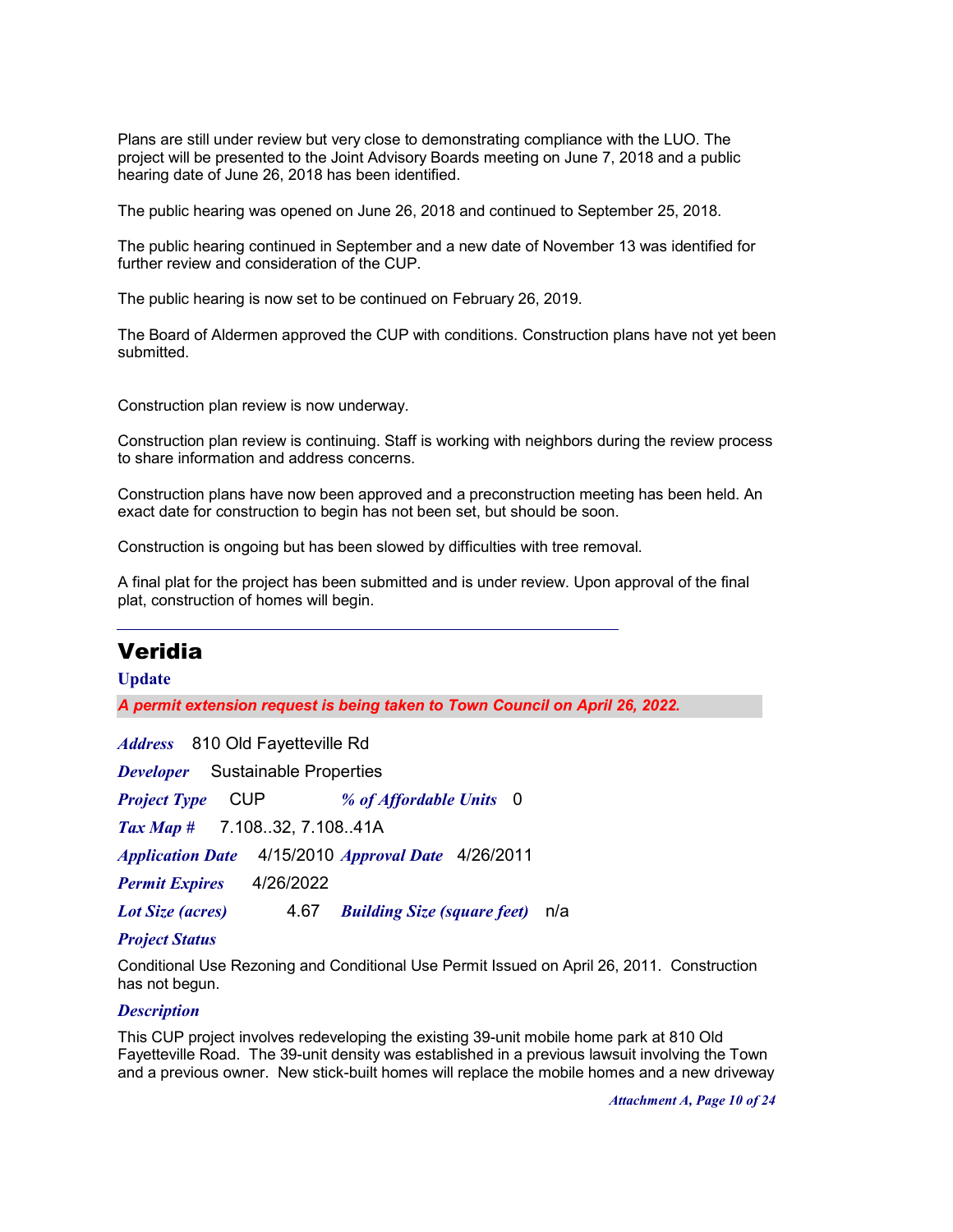and additional amenities will be added.

On December 2, 2008, the applicant met with the Board of Aldermen to explain why it will not be possible to include 15% affordable units in the project. In lieu of doing so, the Board and applicant tentatively agreed upon a pricing ceiling that involves a maximum price of \$300,000 for all 39 homes. Minutes from this meeting will be included in the package of materials when the project goes back to the Board of Aldermen.

The Board of Aldermen offered the applicant feedback on the topic of affordable housing as it relates to this project at a second affordable housing discussion on September 21, 2010. The applicant received the feedback and is now continuing with preparation of revised plans.

The Board of Aldermen approved the rezoning and CUP (with conditions). Construction plans have not yet been submitted.

The Board recently granted a CUP extension. The new permit expiration date is April 26, 2016.

The Board recently granted a CUP extension. The new permit expiration date is April 26, 2018.

The Board recently granted a CUP extension. The new permit expiration date is April 26, 2020.

Town Council approved a resolution extending the date on which the CUP would otherwise expire, with the new expiration date now being April 26, 2022.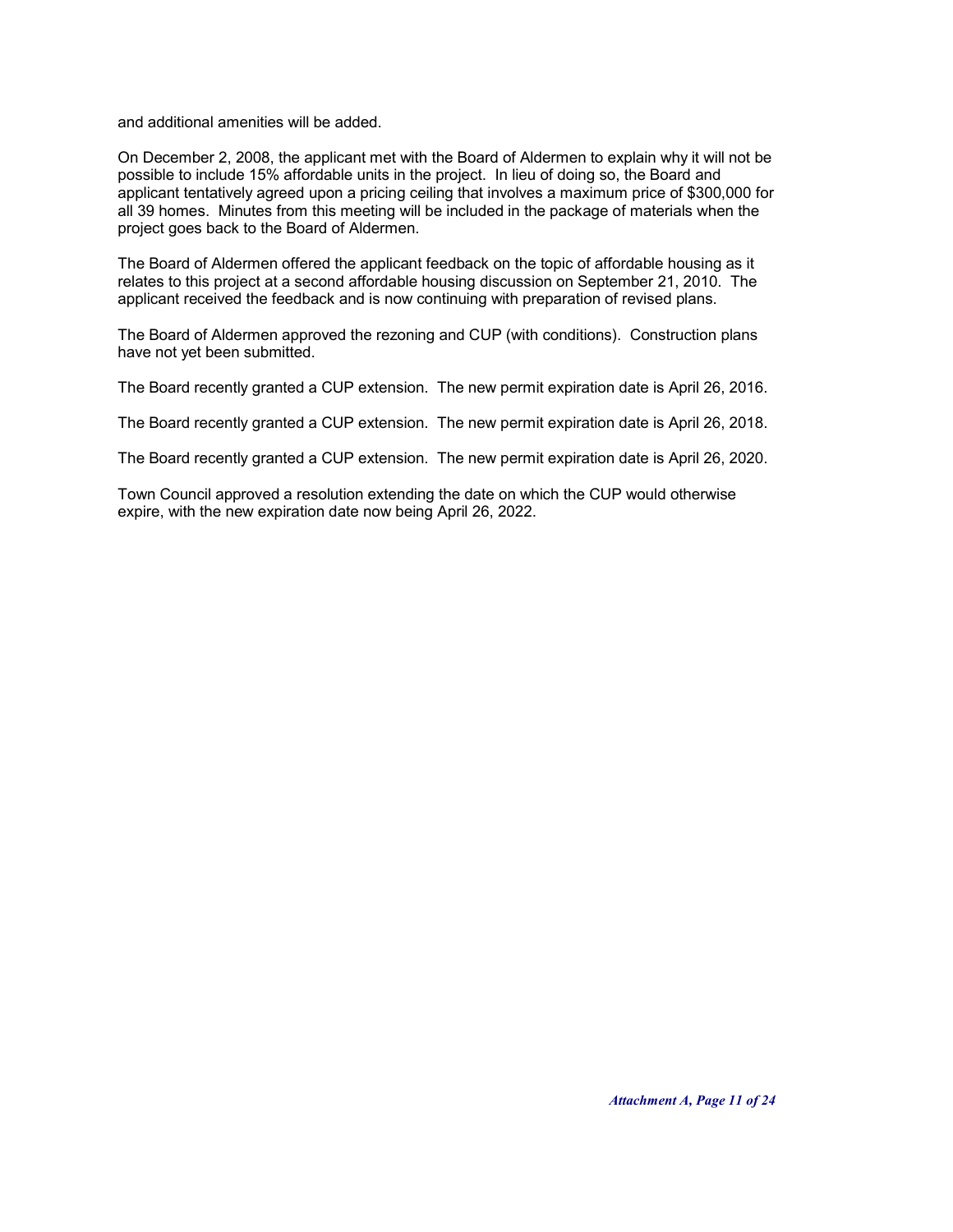### *Approved Mixed Use Projects*

### Chan Live-Work Units

| <b>Update</b>                                                                |
|------------------------------------------------------------------------------|
| No change.                                                                   |
| 603 Jones Ferry Rd<br><i><b>Address</b></i>                                  |
| <b>Developer</b> Francis Chan                                                |
| <b>Project Type</b><br>% of Affordable Units n/a<br>- CUP                    |
| $\textit{Tax Map} \# \quad 9778346032$                                       |
| Application Date 8/2/2017 Approval Date 6/26/2018                            |
| 6/26/2022<br><b>Permit Expires</b>                                           |
| 1.1<br><b>Building Size (square feet)</b><br>9600<br><b>Lot Size (acres)</b> |
| $\mathbf{r}$ . $\mathbf{r}$                                                  |

#### *Project Status*

Conditional Use Permit Granted on June 26, 2018. Construction plans not yet submitted.

#### *Description*

Mr. Frances Chan has submitted Conditional Use Permit plans seeking approval to build a live work building at 603 Jones Ferry Road. The project will consist of one building containing four office spaces on the ground floor along with four residential dwellings on the second floor. The Board of Adjustment granted a Variance allowing for some incursion into a stream buffer on the site in order to accommodate stormwater treatment, which allowed the CUP application to subsequently move forward. Plans have been reviewed once and comments have been returned to the applicant. Revised plans have not yet been submitted.

Revised plans have been submitted and are largely in compliance with the LUO.

The project is moving to the public meetings stage and will be presented to the Joint Advisory Boards Meeting on June 7, 2018, with an identified public hearing date of June 26, 2018.

The CUP was approved on June 26, 2018. Construction plans have not yet been submitted.

Town Council approved a resolution extending the date on which the CUP would otherwise expire, with the new expiration date now being June 26, 2022.

### Club Nova Expansion

**Update**

*No change.*

103 W Main Street *Address Developer* Club Nova Community Inc. *Tax Map #* 9778862027 *Project Type* CUP *% of Affordable Units* n/a

*Attachment A, Page 12 of 24*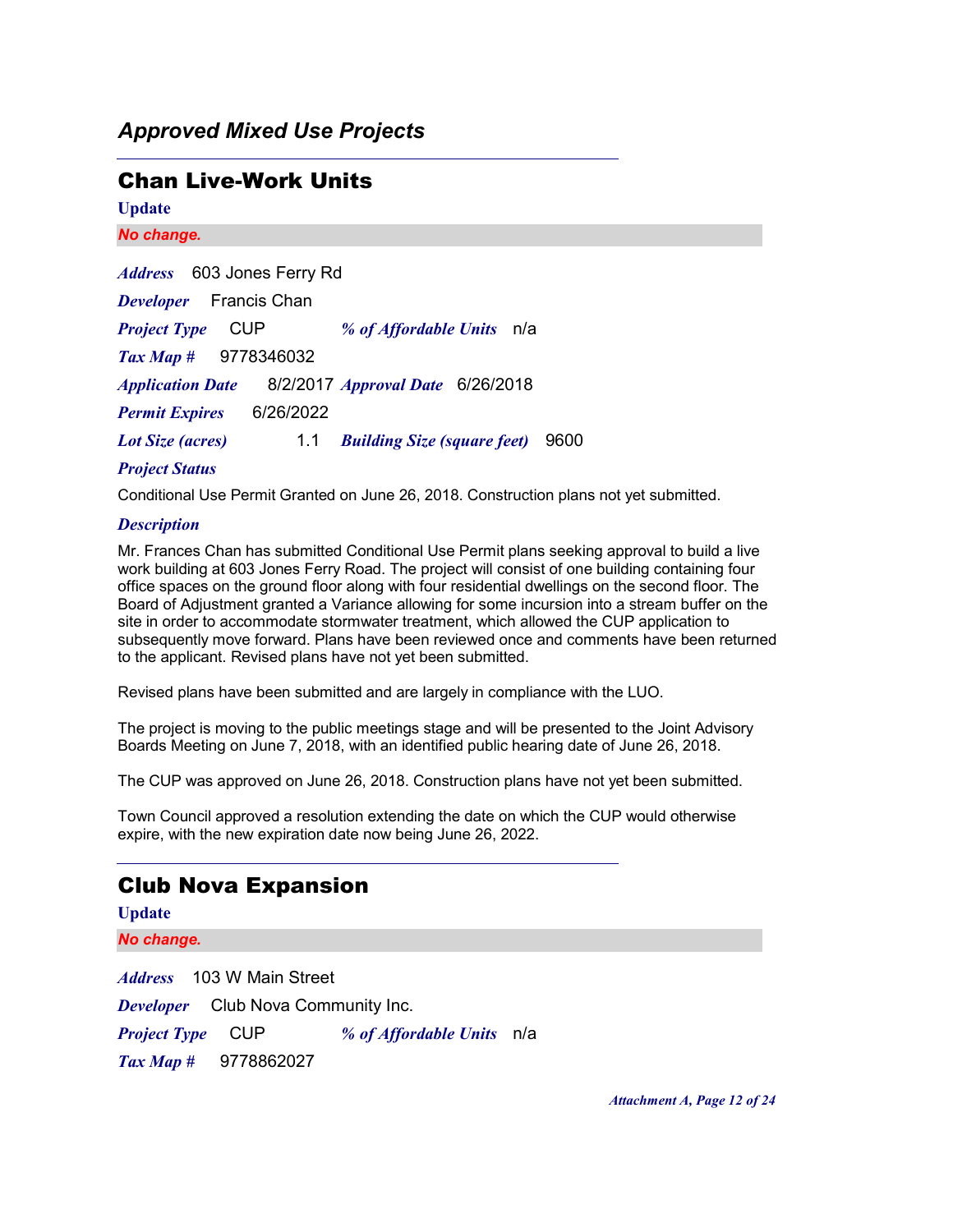|                         |           | <i>Application Date</i> 10/2/2013 <i>Approval Date</i> n/a |        |
|-------------------------|-----------|------------------------------------------------------------|--------|
| <b>Permit Expires</b>   | 6/24/2016 |                                                            |        |
| <b>Lot Size (acres)</b> |           | 0.66 Building Size (square feet)                           | - 9056 |

A Conditional Use Permit already exists for this site. The newly-proposed Major Modification application has been approved. Construction has now begun.

#### *Description*

Club Nova has submitted a CUP Major Modification application. The proposal involves construction of a new building, which will contain kitchen facilities for the organization as well as additional space. Other site modifications are proposed along with the new building. Review of the project has progressed quickly and the project may possibly proceed to a public hearing as soon as February 2014, pending the submittal of last pieces of information related to land use ordinance compliance.

The Board of Aldermen approved the project at its June 24, 2014 meeting. Construction plans have not yet been submitted.

The applicant recently presented a new concept plan to advisory boards that would involve removing the existing clubhouse and replacing it with a new structure. The applicant is also requesting an extension of the CUP modification approved in 2014.

An extension was granted for the CUP. The new expiration date is June 24, 2018.

Review of a revised CUP application is well underway.

The applicant has chosen to not seek an extension of the formerly approved CUP Major Modification in favor of a new / revised CUP Major Modification application, which likely will move to the public meetings stage relatively soon.

The applicant has submitted a revised plan for the site. Review is underway now with response comments being shared with the applicant upon receipt.

Review of the revised plans is essentially complete. The project will move to to the public meetings stage soon, with a presentation at the Joint Advisory Boards meeting, followed by a request to have the Council set a public hearing.

Minor corrections to the plans are underway at this time. The project may be ready to move forward to public meetings this Spring if possible, otherwise it is anticipated that it will move forward in early Fall.

Town Council held a public hearing September 22, 2020.

CUP granted October 6, 2020.

Construction has now begun.

### Lloyd Farm Property

**Update**

*No change.*

*Attachment A, Page 13 of 24*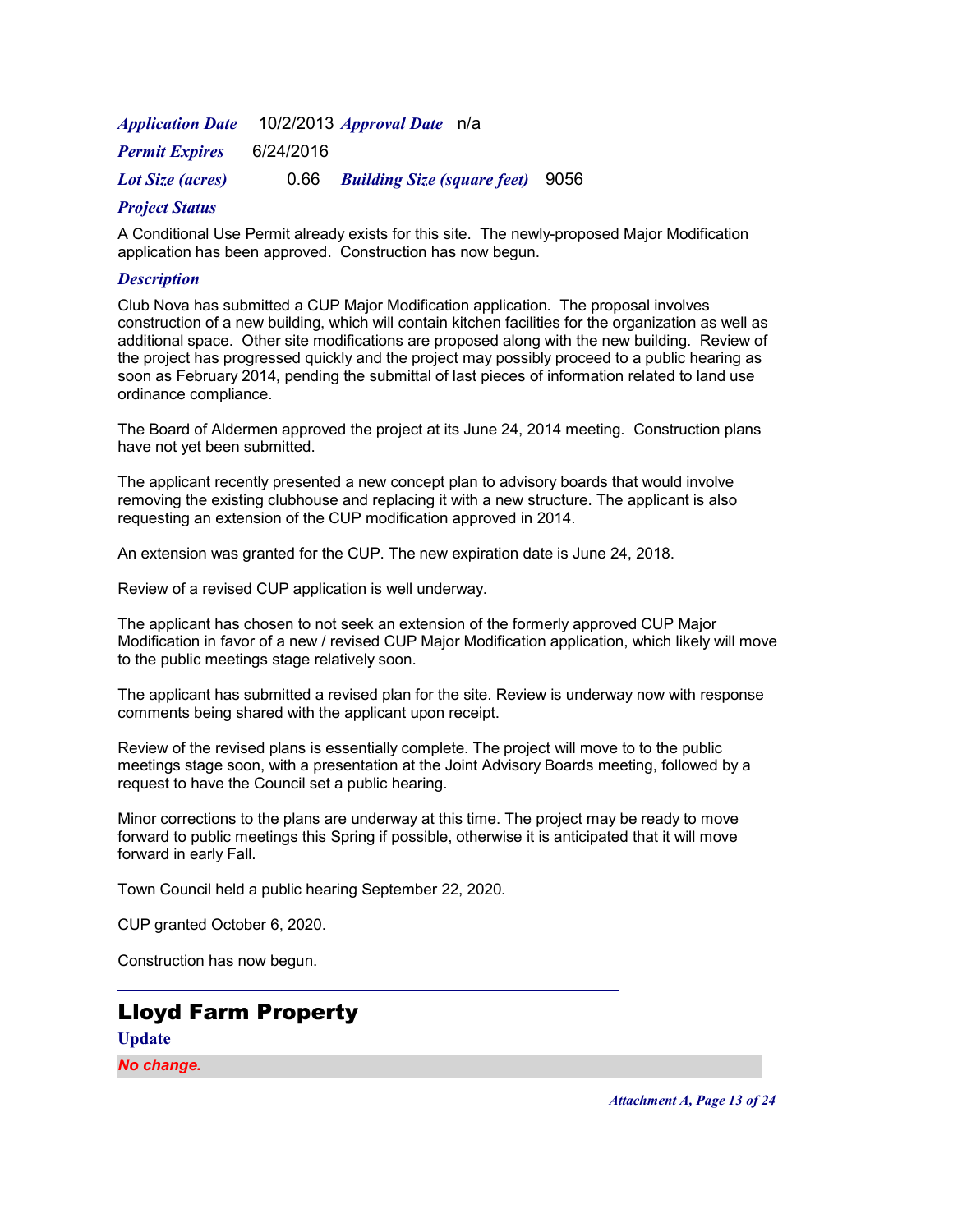#### 700 and 706 Old Fayetteville Rd *Address*

*Developer* Carrboro Retail LLC

*Project Type* CUP *% of Affordable Units* n/a

*Tax Map #* 9778196618, 9779107351, 9778097922, 9779200449

*<i>Application Date Approval Date* 10/23/2018

*Permit Expires* Permit expires if construction activity ceases for one year

*Lot Size (acres)* 40.07 *Building Size (square feet)* 130500

#### *Project Status*

Conditional Rezoning Petition Approved on October 23, 2018. CUP Approved. Construction Plans Not Yet Approved.

#### *Description*

This mixed use project contains multiple commercial buildings on mulitiple parcels, including an anchor grocery store and several outparcels. It also includes a 293 unit residential apartment complex and a 15 unit townhome area. It would be located at the corner of Old Fayetteville Road and Highway 54 on property historically known as Lloyd Farm.

Also of note text amendments and a rezoning need to be approved before a CUP may be issued for the project as it is currently designed.

The fourth review of plans is complete and comments have been returned to the applicant. A definite schedule has not yet been established, but the project may proceed to public meetings before the end of the year.

The applicant held a Neighborhood Information Meeting in the Town Hall Board Room on Wednesday, September 10 from 7 to 9 pm. An additional meeting was held on Monday, October 20.

The Board approved moving forward, with Andy Sachs of Dispute Settlement Center, to explore whether a facilitated discussion / mediation may help move the project forward.

Andy Sachs of Dispute Settlement Center has been discussing the project with a group of representatives and will be providing a recommendation to the Board of Aldermen about how or whether to move forward in early April 2015.

Andy Sachs of Dispute Settlement Center recently held a cross stakeholder meeting in which representatives from the town, neighborhood, and developer discussed the process for mediation. Dates are additional meetings are being finalized now.

A last meeting between representatives of the Town, neighborhood, and developer took place in late August. The developer is now considering whether to change to a conditional zoning request and move forward.

The developer has indicated that he does plan to convert the application to a conditional rezoning request. Materials are being produced now for the conversion, and a resubmittal timeline of early 2017 has been identified.

A modified application has just been received converting the application to a Conditional Rezoning request. Staff has started reviewing the information.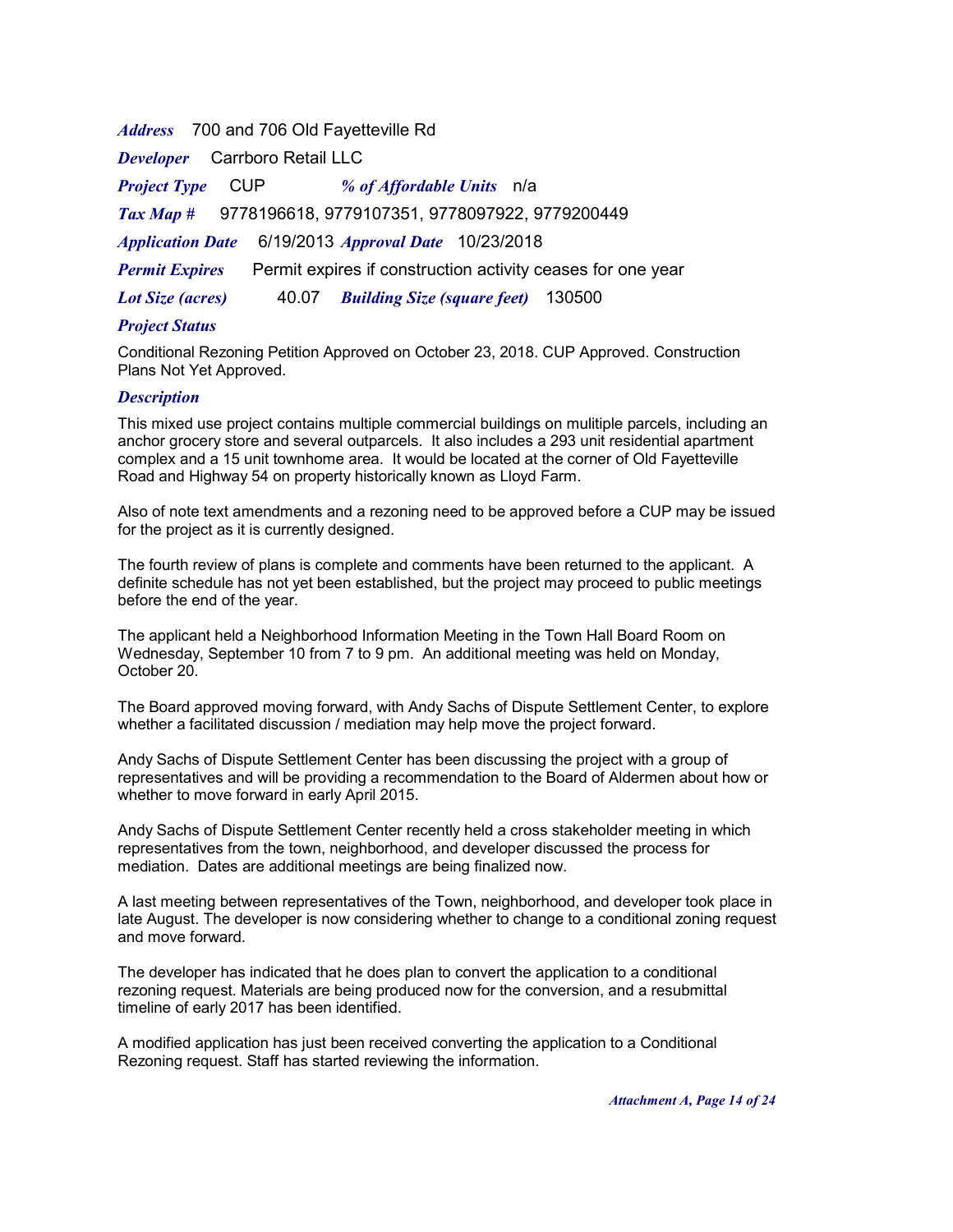Staff has continued reviewing materials for the conditional rezoning request. A request to set public hearing agenda item is being presented to the Board at its May 17 meeting. The applicant is meeting with neighbors again ahead of the Board meeting.

The Board of Aldermen opened a public hearing on June 28, 2016 to consider the conditional rezoning request and a LUO text amendment associated with the project. Topics were identified for further study and consideration over the summer months.

The public hearings for the proposed rezoning continued on October 18 at which time they were again continued until the November 1 meeting.

The Board of Aldermen voted to not approve the Conditional Rezoning request.

The Board of Aldermen recently discussed the project during a Work Session. The developer is currently considering options for moving forward.

Staff met with the applicant recently to discuss possible revisions to the plan to be incorportated into a revised rezoning application. A revised application has not yet been submitted.

A revised application has been submitted and is under review. The applicant also recently held a Neighborhood Information Meeting to explain to citizens what changes have been made to the plan. The project will go back to Joint Review on June 7, 2018.

The revised project will proceed back to the Joint Advisory Boards Review Meeting on September 6, 2018, ahead of a public hearing in front of the Board of Aldermen.

The Board of Aldermen approved the conditional rezoning and associated text amendments for the project on October 23, 2018. CUP plans not yet submitted.

Staff and the applicant have been meeting to discuss the CUP submittal. The project is going back before the advisory boards for a concept plan review of the CUP on 2/7/19.

The CUP application has been received and distributed for review. Comments are being returned to the applicant upon receipt.

Revised CUP plans have been submitted and are under review at this time. Comments are being returned to the applicant upon receipt.

The CUP was approved on October 22, 2019. Construction plans for the first phase have not yet been submitted.

Construction plans for the first phase were recently submitted and are under review now.

Town Council granted a CUP extension for Phase 1 on September 14, 2021. The new expiration date is October 22, 2023.

Review of the construction plans is ongoing.

### Shelton Station

**Update**

*No change.*

*Attachment A, Page 15 of 24*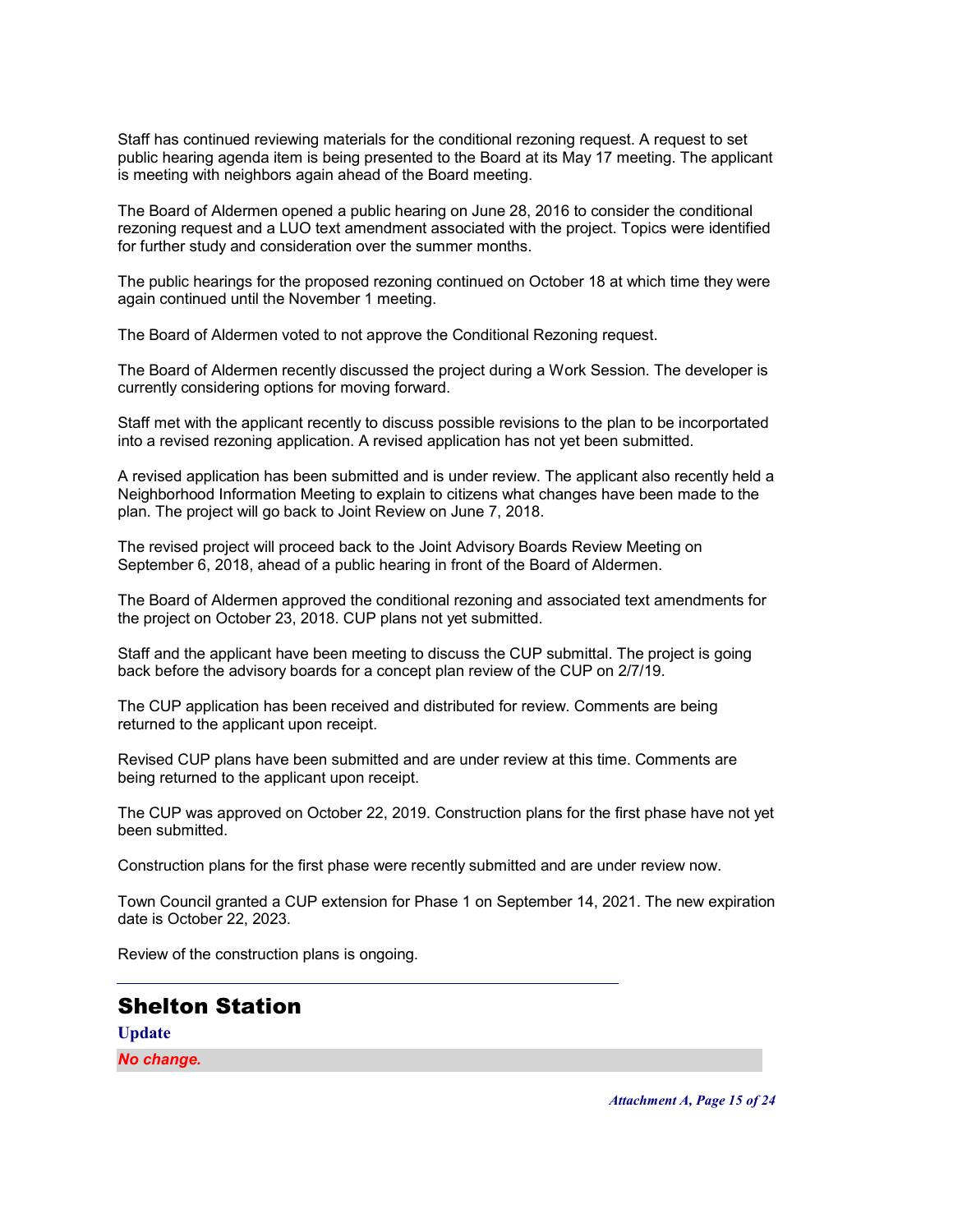410 N Greensboro St *Address Developer* Belmont Sayre LLC *Application Date* 8/27/2012 *Approval Date* 4/2/2013 *Tax Map #* 9778877556 *Lot Size (acres) Project Type* CUP *% of Affordable Units* 20 *Building Size (square feet)* 138038 *Permit Expires* 4/2/2015

#### *Project Status*

B-1 (g) Conditional Zoning Granted. Conditional Use Permit Granted on 4/2/13. Construction has now begun.

#### *Description*

Conditional Use Permit plans have been submitted for the project in accordance with the B-1(g) conditional zoning district approved by the Board of Aldermen. The project includes both a commercial building and a residential building.

The project reached the public hearing stage and the CUP was granted (with conditions) on April 2, 2013.

Construction of the project has now begun.

Staff is meeting with representatives from the developer and NCDOT regarding managing construction traffic, improving the sidewalk at the construction entrance, and coordination of upcoming utility work within the North Greensboro right of way.

The Board of Aldermen recently approved a Minor Modification request allowing the project to be split into two phases. The first phase, including the commercial building at the front of the project adjacent to North Greensboro Street is nearly complete.

The commercial building near North Greensboro Street is nearing completion and should receive a Certificate of Occupancy soon.

A Certificate of Occupancy has been granted for the commercial building.

A preconstruction meeting was recently held for the residential building portion of the project. Construction should begin soon.

Construction of the residential building has begun.

Staff is currently meeting with the applicant to discuss and finalize details related to the affordable housing component of the project.

Discussions between staff and the developers are ongoing regarding the affordable housing component of the project. Staff has now concluded that the developer has met their obligations under the CUP related to affordable housing for the first year of occupancy.

A Certificate of Occupancy has now been issued for the residential portion of the project.

### Winmore VMU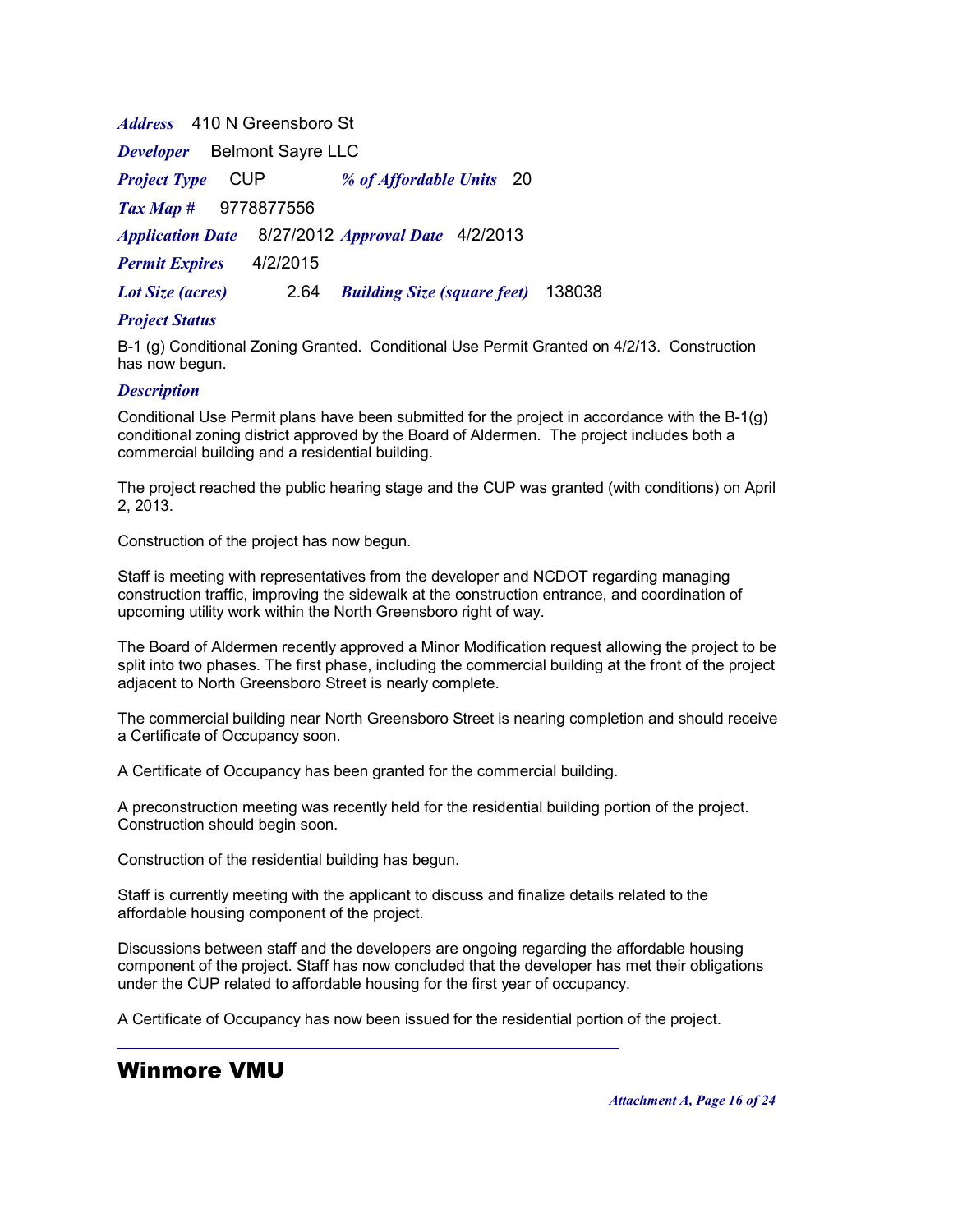**Update**

*The minor modification request was presented to Town Council in March, at which time Council decided to hold a public hearing on the matter before making a decision. The public hearing is scheduled for April 26, 2022.*

1318 Homestead Road *Address*

*Developer* Kovens Construction *Application Date* 2/23/2004 *Approval Date* 6/10/2003 *Tax Map #* 7.109..11B, 11C, 11D,15 *Lot Size (acres) Project Type* CUP *% of Affordable Units* 20 *Building Size (square feet)* n/a *Permit Expires* Permit expires if construction activity ceases for one year

#### *Project Status*

186 lots approved by CUP (104 SF, 59 TH, 3 Apt, and 20 commercial lots plus 98 accessory dwellings. 242 residential units, up to 98 accessories, 20 commercial lots) 186 lots approved by plat, 1 unit under construction, 2 vacant lots.

#### *Description*

The Board of Aldermen rezoned the subject properties and approved a Conditional Use Permit (with multiple conditions) for a 'village mixed use' project on June 10, 2003. The project will be located at 1400 Homestead Road. As approved, the project includes 104 Single-Family Lots, 59 Multi-Family Townhome Lots, 68 Multi-Family Apartments, and 20 Commercial Lots (a minimum of 58 units will meet the Town's affordable housing criteria).

An appeal of the rezoning and CUP issuance was filed with the Orange County Superior Court System. Orange County Superior Court dismissed both lawsuits against the project.

Winmore Land Management sold the Winmore project to Kovens Construction Company. Kovens is moving the project forward, with little to no interruption in the approval or construction process.

Staff presented and the Board approved a permit-extension request on March 1, 2005. The new expiration date is June 10, 2006.

A Minor Modification application was approved by the Board of Aldermen on June 7, 2005 related to the timing of construction of the affordable units within the development. The request did not involve a reduction to the number of affordable units; only a change to the timing requirements for their construction.

The Board of Aldermen approved a Minor Modification to the CUP on December 5, 2006. The modification allows the final plat to be recorded prior to the receipt of a LOMR from FEMA.

The final plat is now recorded and home construction is underway.

The Board of Aldermen approved a Minor Modifcation on June 26, 2007 allowing a swimming pool on the site and the conversion of some open space lands to be held by the HOA.

The Board of Aldermen passed a LUO text amendment related to daycares, which allows a pending application to move forward.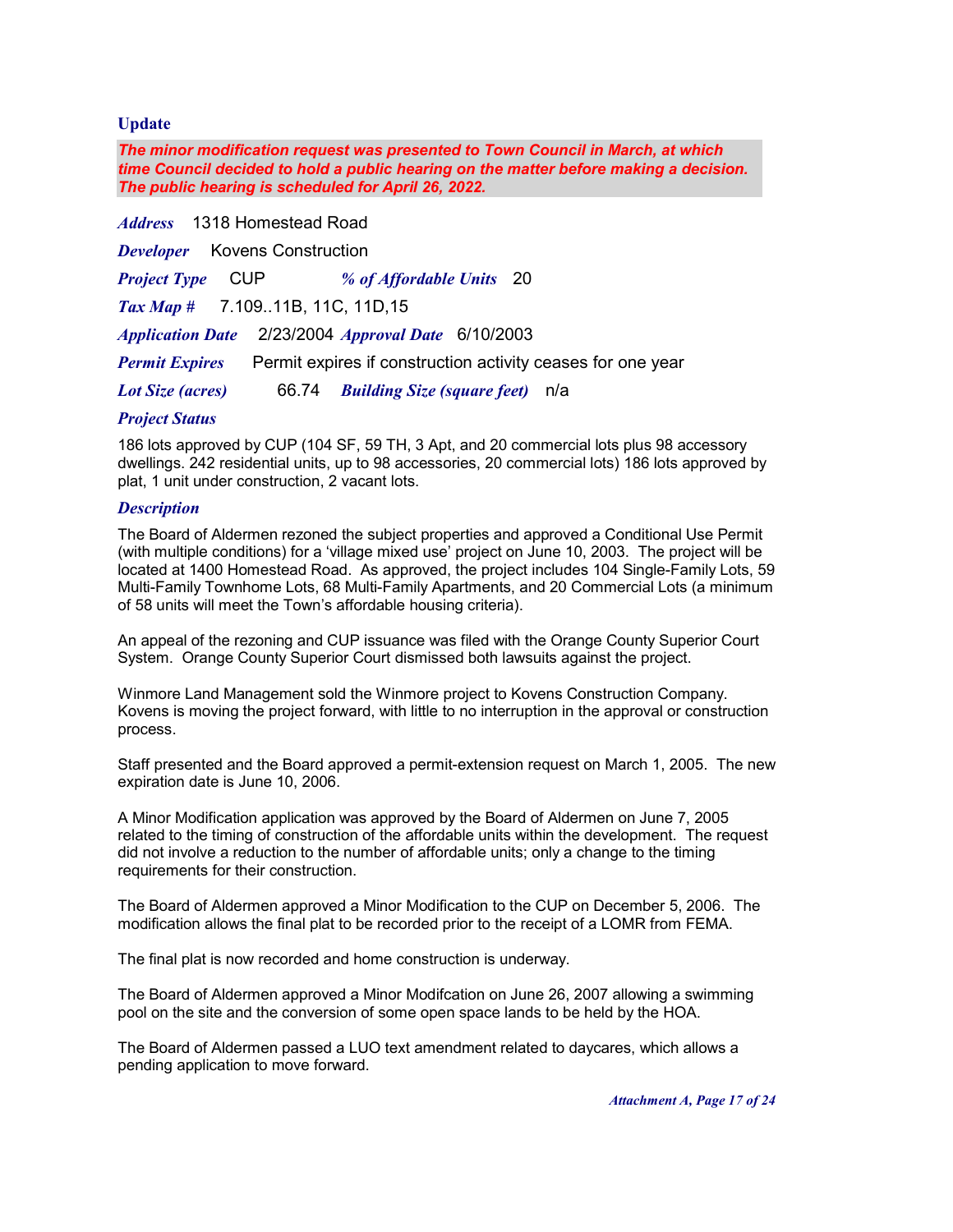The Board of Aldermen approved a CUP Minor Modification and new CUP for the affordable housing portions of Winmore on March 24, 2009. Construction plan review was handled quickly and construction is now underway. Note that this permit modification increased the total number of affordable units in the development, from 48 to 58.

A public hearing for the daycare application was held and the Board of Aldermen approved the daycare on November 17, 2009.

Staff approved an 'Insignificant Deviation to the CUP' change for the location of refuse facilities near the Griffith's Landing portion of the project. This change moves the refuse facilities from their current location, adjacent to Winmore Avenue, to a location between the buildings within the project where the facilities will be less conspicuous.

Certificates of Occupancy have been issued for The Landings portions of the project (Griffith's Landing and Camellia Landing).

The daycare facility within Winmore has received a Certificate of Occupancy.

A Minor Modification application has been recevied related to the original, existing house on the site. The item likely will be presented to the Board of Aldermen in September.

The Board of Aldermen approved the Minor Modification request allowing for removal of the existing home from the site.

The developer has worked with staff on a plan to build townhome units within the remaining commercial area at the center of the site. They are currently trying to identify a builder for the townhomes.

Construction of townhomes at the center of the site has begun.

The Winmore developer submitted a text amendment application seeking flexibility for how civic uses are treated within a VMU. The application was reviewed during the Joint Advisory Board Meeting on May 2, 2019 and public hearing is scheduled for May 28.

The applicant and staff are discussing the application for the change to the civic use lot and civic use spaces at this time.

Staff is currently reviewing a site plan proposal for a twelve unit condominium building on what had been identified as the civic lot. While plan review is ongoing, staff has identified February 25 as a date for a public hearing regarding the matter.

Review of the civic lot site is ongoing with staff currently awaiting additional information from the applicant. Scheduling of the item before Council has been delayed as a result, and will be rescheduled at an appropriate time.

Discussion of civic lot ongoing.

An application to modify the civic lot has been submitted and is under review now. Consideration of the application will be scheduled for presentation to Town Council upon completion of the review.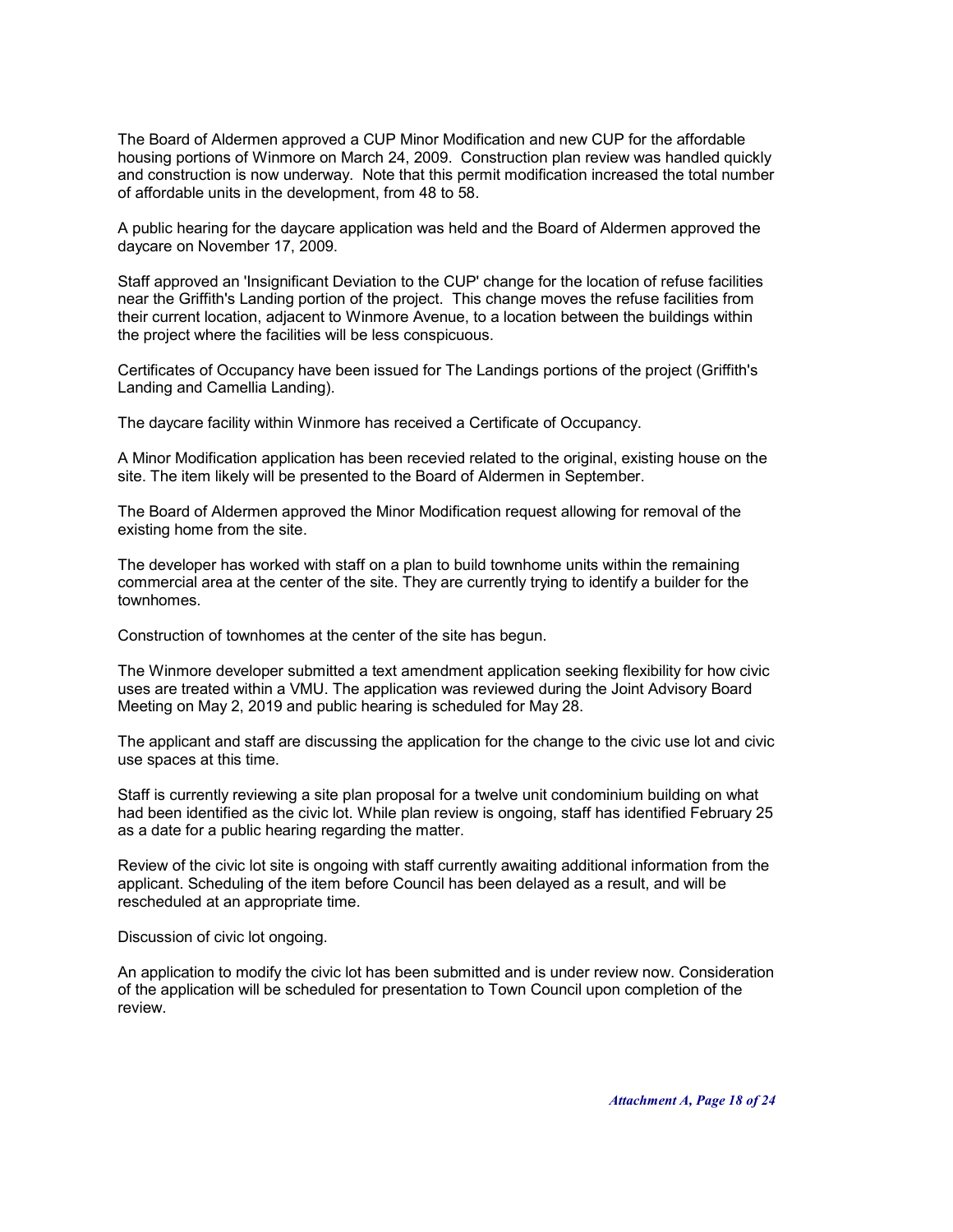### *Approved Commercial Projects*

### 300 East Main

| <b>Update</b>                                                                        |
|--------------------------------------------------------------------------------------|
| No change.                                                                           |
| <i>Address</i> 300 E Main St                                                         |
| <b>Main Street Partners LLC</b><br><b>Developer</b>                                  |
| % of <i>Affordable Units</i> n/a<br><b>Project Type</b><br><b>CUP</b>                |
| $\textit{Tax Map \#}$ 9778969391, 9778060110, 9778964112, 9778967280                 |
| 1/3/2007 <i>Approval Date</i> 6/26/2007<br><b>Application Date</b>                   |
| Permit expires if construction activity ceases for one year<br><b>Permit Expires</b> |
| <b>Building Size (square feet)</b><br>338800<br><b>Lot Size (acres)</b><br>4.6       |

#### *Project Status*

Conditional Use Permit granted on September 30, 2008. Hotel and parking deck construction is complete. Phase A / Fleet Feet building is complete.

#### *Description*

This entry now contains all information relating to the 300 East Main project.

The single building known as 'Phase A' consists of a single, 5-story building to include a mix of commercial uses (retail, office, restaurants, etc). It is to be located on the western end of the site, near the train tracks.

A separate set of plans, known as Phase B, contains all other information related to the project. The CUP was approved on September 30, 2008 (with multiple conditions) allowing for multiple multi-story buildings to be used for various commercial / non-residential uses (rising to five stories), a hotel, and a multi-story parking deck. One particular space, to be owned and occupied by the Arts Center, is not designed to any particular level of detail yet. The overall approved square footage, for the entire project, is 386,878 square feet of building space. The parking deck's approximately 169,500 square feet is not included in the previous total.

A Minor Modification request related to Boyd Street was approved by the Board of Aldermen.

The master sign permit was approved by the Board of Aldermen.

Minor CUP Modification granted 6/25/2013 to reduce Phase A building from 5 to 3 stories, add an outdoor dining cover, and change the sidewalk and courtyard. The Board deferred adding residential land use.

The hotel and a portion of the parking deck is now complete and open for use.

A Certificate of Occupancy has been issued for the Phase A Fleet Feet building.

The Board recently approved a Minor Modification related to the plaza in front of the Fleet Feet building. The existing wall will be removed and replaced with five additional feet of stamped concrete and two steps transitioning into the plaza area.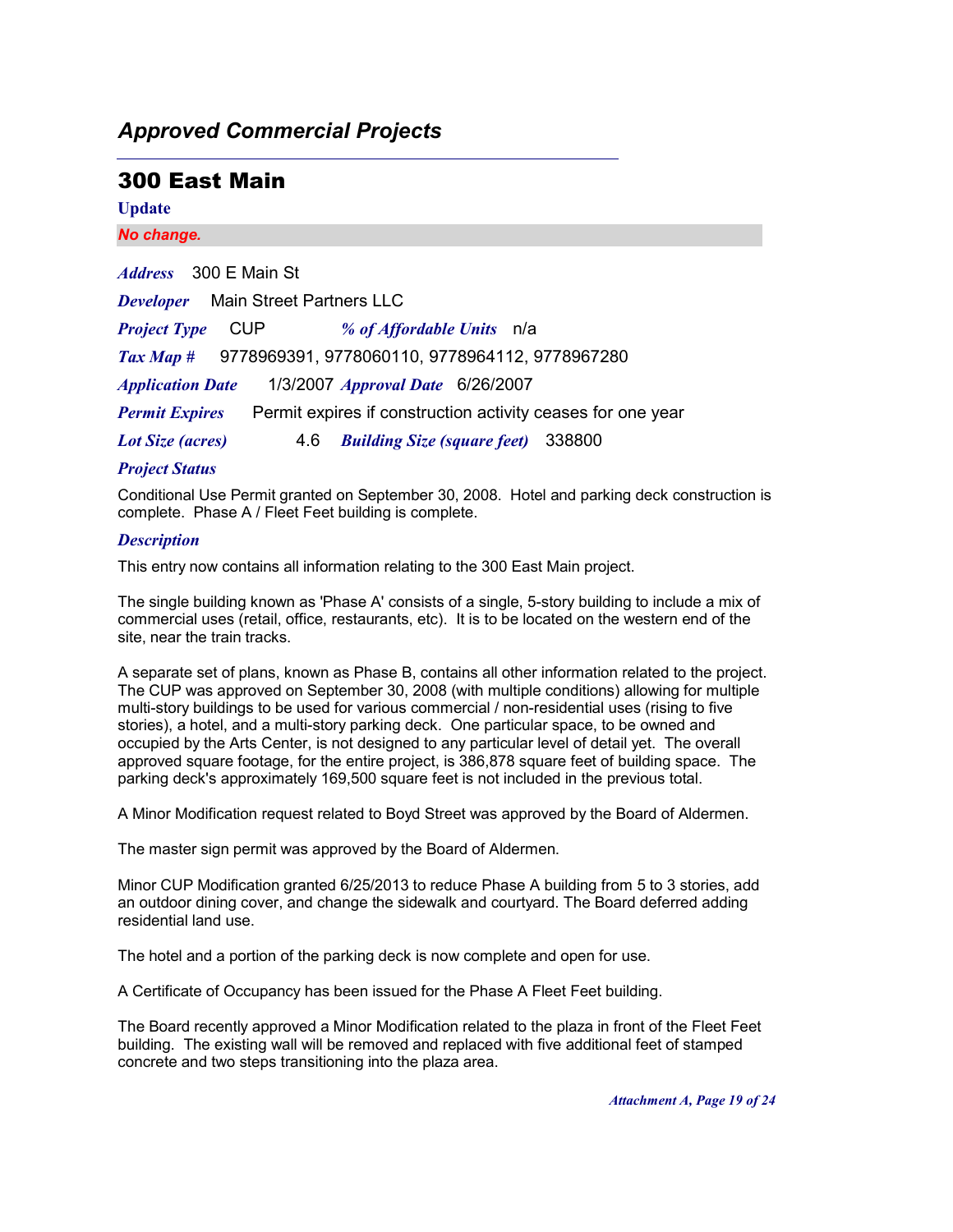Modifications to the plaza in front of the Fleet Feet building have been completed.

Town Council granted a six month extension to the CUP on 3/16/21, until 10/9/21, during which time the applicant will be reviewing and improving bicycle parking on the site.

The owner is submitting information now regarding improvements to bike facilities. Discussion of the CUP extension as related to bike improvements will be taken to Town Council in October.

Town Council approved the requested CUP extension for a period of one year, with a new expiration date of October 9, 2022.

### ArtsCenter

#### **Update**

*The ArtsCenter is now pursuing a Special Use Permit-A for a different location, at 400 Roberson Street. Plan review is underway and it is anticipated that the review will proceed quickly since the building and parking lot already exists.*

315 Jones Ferry Rd *Address*

*Developer* Coulter Jewell Thames

| <b>Project Type</b>                                              |           | % of Affordable Units n/a          |       |
|------------------------------------------------------------------|-----------|------------------------------------|-------|
| $\textit{Tax Map} \# \quad 9778656581$                           |           |                                    |       |
| <i>Application Date</i> 5/29/2020 <i>Approval Date</i> 3/16/2021 |           |                                    |       |
| <b>Permit Expires</b>                                            | 3/16/2023 |                                    |       |
| <b>Lot Size (acres)</b>                                          | 1.35      | <b>Building Size (square feet)</b> | 12600 |

#### *Project Status*

New Special Use Permit-A application submitted. Variance granted. CUP granted. Construction Plans Not Yet Submitted.

#### *Description*

Proposed is a new location for ArtsCenter nonprofit performance and arts space on Jones Ferry Road. A variance was granted by the Board of Adjustment involving encroachments into the stream buffer on the site. A Conditional Use Permit was subsequently submitted and reviewed. Carrboro Town Council issued the CUP with conditions.

Awaiting construction plan submittal.

### Hilton Garden Inn

| <b>Update</b>                             |                           |
|-------------------------------------------|---------------------------|
| No change.                                |                           |
| <i>Address</i> 390 E Main St              |                           |
| <b>Developer</b> Main Street Partners LLC |                           |
| <i>Project Type</i> CUP                   | % of Affordable Units n/a |

*Attachment A, Page 20 of 24*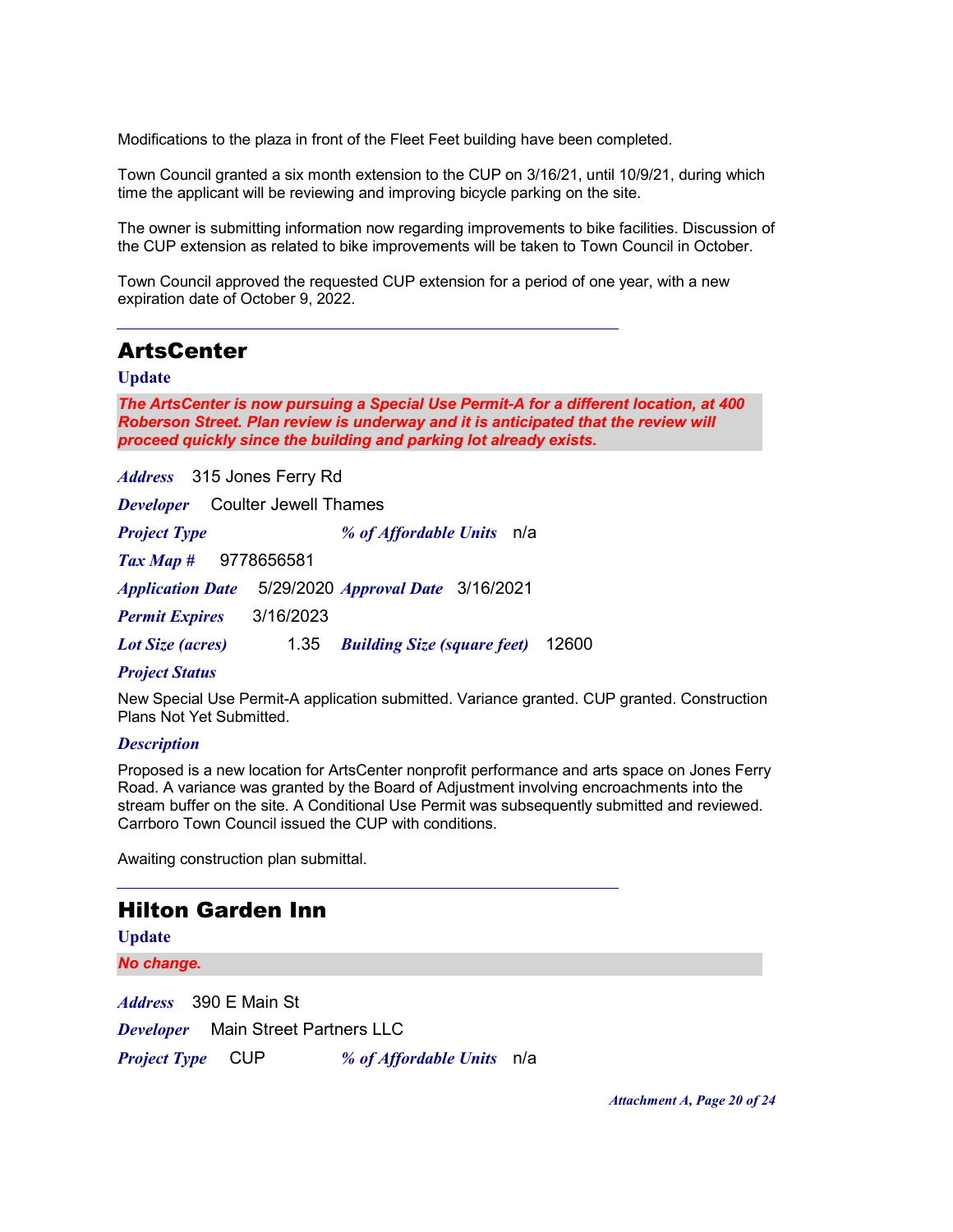| $\textit{Tax Map} \#$ 7.92.A.22; 7.92.A.23 |      |                                                                 |        |
|--------------------------------------------|------|-----------------------------------------------------------------|--------|
|                                            |      | <i>Application Date</i> 8/15/2005 <i>Approval Date</i> 3/8/2016 |        |
| <b>Permit Expires</b> 3/8/2022             |      |                                                                 |        |
| <b>Lot Size (acres)</b>                    | 0.96 | <b>Building Size (square feet)</b>                              | 148673 |

Conditional Use Rezoning Granted on August 26, 2008 & New Conditional Use Permit Granted on March 8, 2016.

#### *Description*

This entry has been modified to reflect that a hotel will now be built on the site instead of the previously approved Butler mixed use project.

The developer presented a concept plan during the June 4, 2015 Joint Advisory Boards meeting that involves changing the approved project to a hotel. No plans have been submitted to date.

Plan review is underway for the conversion of The Butler project to a hotel. Comments from the first review have been returned to the applicant. Revised plans are now under review.

Review of the plans is largely complete. Staff anticipates taking the project to the Joint Advisory Boards Review Meeting in early December. A Request to Set a Public Hearing agenda item is going to the Board with a January 26, 2016 date identified.

The Board of Aldermen approved the CUP for the conversion to a hotel on March 8, 2016. Construction plans have not yet been submitted.

Construction plans have been submitted and are under review. Comments are being returned to the applicant upon receipt.

Revised construction plans have recently been received and are being prepared for distribution now.

The Board of Aldermen approved an extension of the CUP. The new expiration date is March 8, 2020.

Town Council approved a resolution extending the date on which the CUP would otherwise expire. The new expiration date is March 8, 2022.

Town Council granted a Minor Modification to the CUP allowing for a temporary public parking lot to be created, and for outdoor concerts to be held periodically by Cat's Cradle.

### Pizzaria Mercato

408 W Weaver St *Address Developer* Ben Barker *Tax Map #* 9778763549 **Update** *No change. Project Type* CUP *% of Affordable Units* n/a

*Attachment A, Page 21 of 24*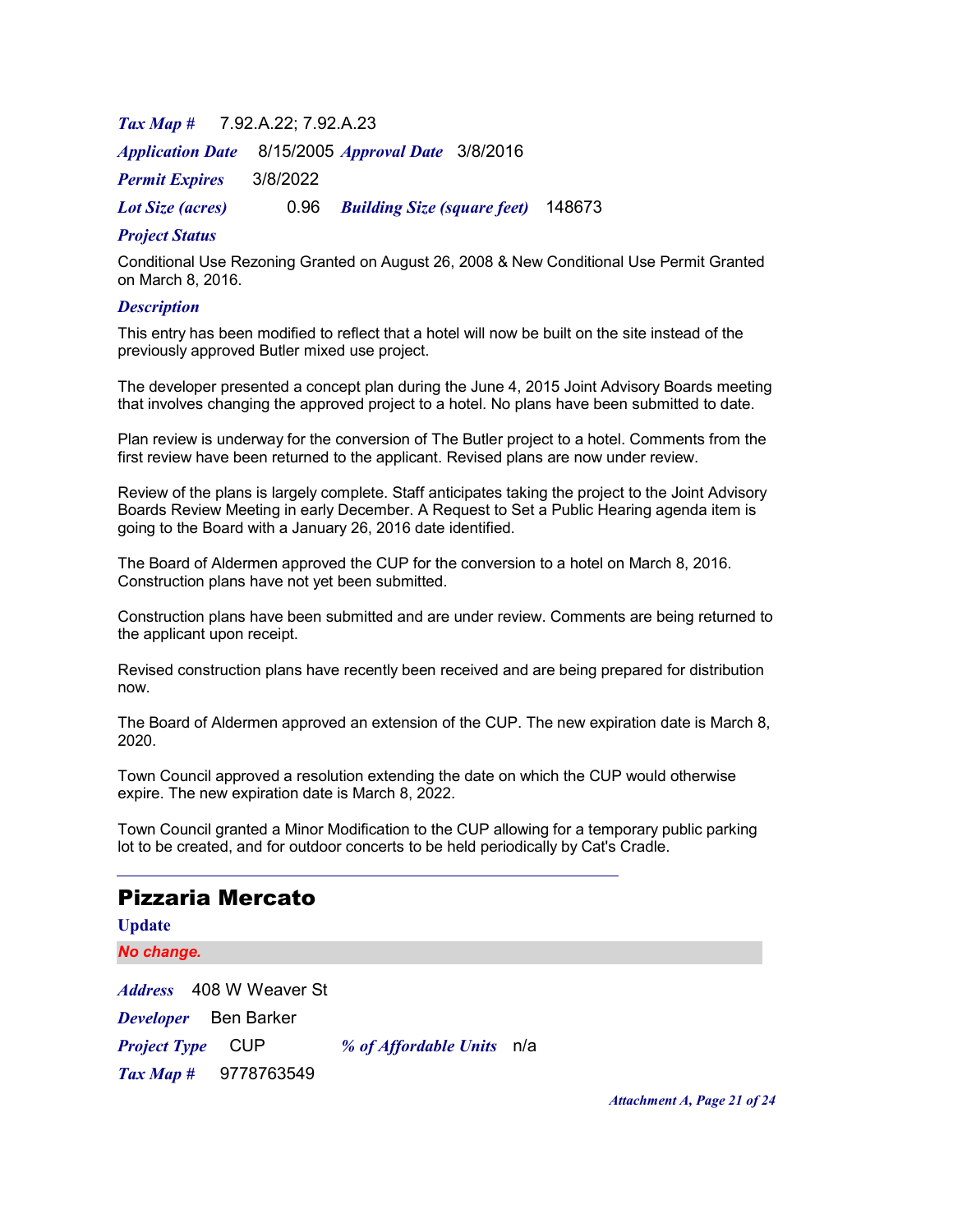| <b>Application Date</b> 7/10/2015 Approval Date 9/15/2015 |                                        |                                                             |
|-----------------------------------------------------------|----------------------------------------|-------------------------------------------------------------|
| <b>Permit Expires</b>                                     |                                        | Permit expires if construction activity ceases for one year |
| <b>Lot Size (acres)</b>                                   | 0.258 Building Size (square feet) 2900 |                                                             |

Conditional Use Permit Granted on 9/15/15. Construction is complete, except for resolving outstanding issues related to the permit.

#### *Description*

The CUP project would allow for conversion of an existing building at 408 West Weaver Street to open a restaurant. No additions to the building or other significant changes are proposed. Review of the project has proceeded quickly over the summer. The advisory boards reviewed the project on 9/3/15 and a public hearing is set for 9/15/15.

The Board of Aldermen approved the CUP during its 9/15/15 meeting.

Construction on the restaurant has now begun.

Construction is complete and the restaurant recently opened for business. Staff is meeting soon with the applicant to discuss a couple of last matters related to the permit. After all issues are resolved, this item will be removed from the report.

Staff continues to work with the applicant on installing a LUO compliant bike rack on the site. Once all matters are resolved, this item will be removed from the report.

Staff has been in touch recently with the proprietor about installing a LUO compliant bike rack on the site.

Staff recently contacted the owner again to arrange a meeting to resolve the outstanding bicycle rack matter.

Staff is continuing to coordinate placement of a new complying bike rack on the site with the owner.

Staff has contacted the owner again about the bike rack and is working on resolving the matter now.

Planning staff is considering design options for installation of a LUO compliant bicycle rack on the property. Staff will be discussing with the owner soon.

### South Green

501 South Greensboro St *Address Developer* Woodhill NC LLC *Tax Map #* 9778930728 **Update** *No change. Project Type* CUP *% of Affordable Units* n/a

*Attachment A, Page 22 of 24*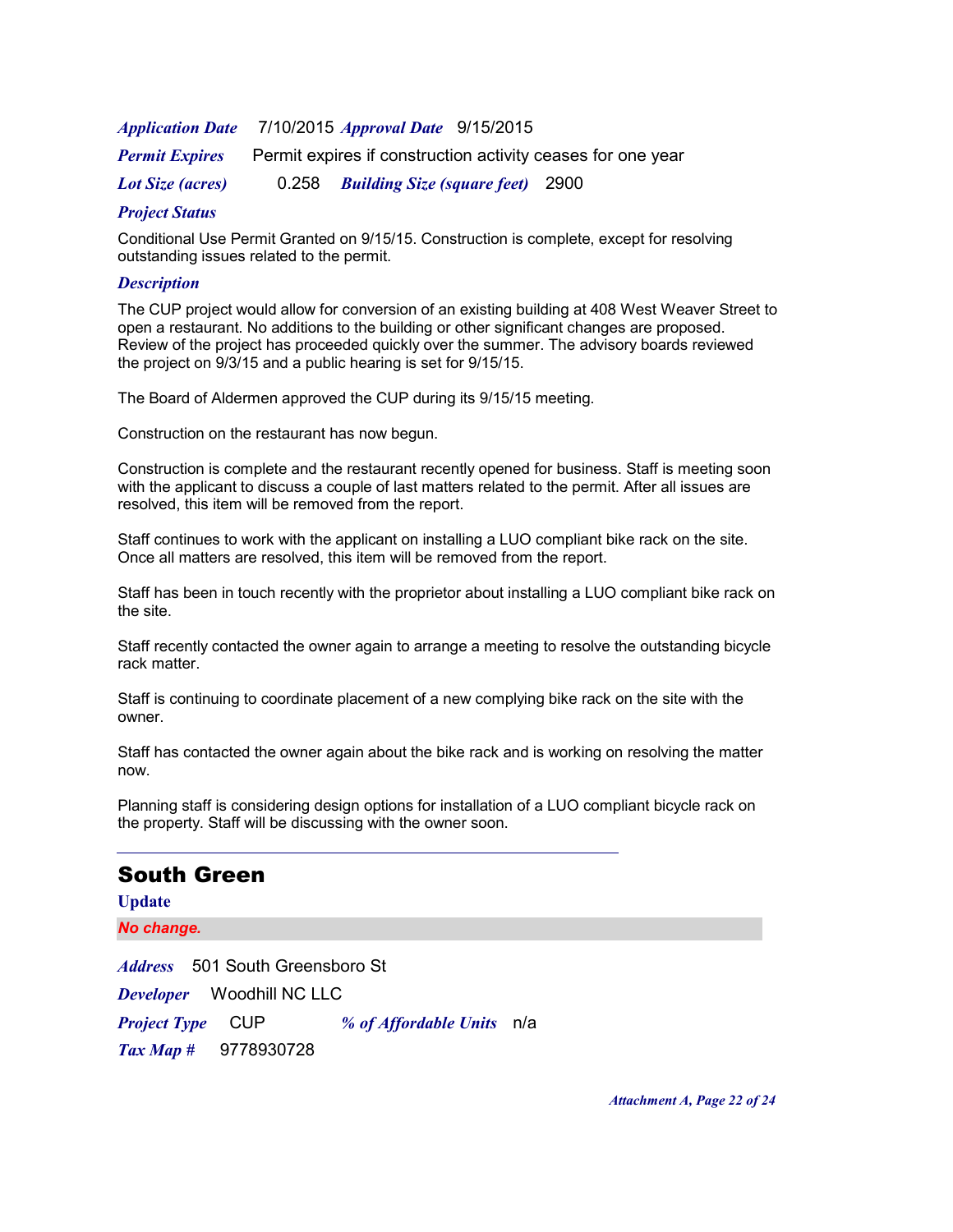| Application Date 9/12/2013 Approval Date 6/9/2015 |                                        |                                                             |
|---------------------------------------------------|----------------------------------------|-------------------------------------------------------------|
| <b>Permit Expires</b>                             |                                        | Permit expires if construction activity ceases for one year |
| <b>Lot Size (acres)</b>                           | 5.62 Building Size (square feet) 43557 |                                                             |

Conditional Use Permit issued on June 9, 2015. Construction onsite is ongoing.

#### *Description*

This Conditional Use Permit application proposes multiple commercial buildings on a site at 501 South Greensboro Street that formerly was occupied by Rogers-Triem. The site has considerable known flooding issues, which the proposal plans address solve through its design.

Text amendments related to the project are currently working their way through the review process as well.

The Board of Aldermen set a public hearing for the rezoning and CUP request for April 28, 2015. The project went before the Joint Advisory Boards Meeting on April 2 and ESC on April 8.

The Board approved the project, with conditions, on June 9, 2015. Construction plans for surcharging soils have already been submitted and a meeting has taken place with neighbors to discuss the construction management plan.

Staff recently approved construction plans related only to moving dirt on the site in order to surcharge the building pads. Heavy equipment will begin moving dirt at any time now. Review of the full set of construction plans is not yet underway.

Moving dirt for surcharging the building pads has now begun. Review of the complete construction plans is also underway at this time.

Staff is meeting with representatives from the developer, OWASA, and NCDOT regarding the coordination of upcoming utility work related to the project. A communication strategy is being developed to ensure that neighbors and the general public are aware.

Infrastructure work has now begun within the South Greensboro Street right of way.

Work within the South Greensboro Street right of way continues. Review of the construction plans for site work is also underway.

Construction within the South Greensboro right of way continues. Construction plans for the onsite work will be approved shortly and work onsite should begin almost immediately following completion of the right of way work.

Construction within the South Greensboro Street right of way has been completed. All traffic lanes are now open again. A preconstruction meeting was recently held for construction to begin on site, and it is expected to begin soon.

Construction of the stormwater pipe on site, extending from the recently completed work in the South Greensboro Street right of way, is underway.

Plans continue to take shape for closing South Greensboro Street while school is out this summer. The applicant also held a Neighborhood Information Meeting recently to dsicuss details related to the Construction Management Plan for on site work.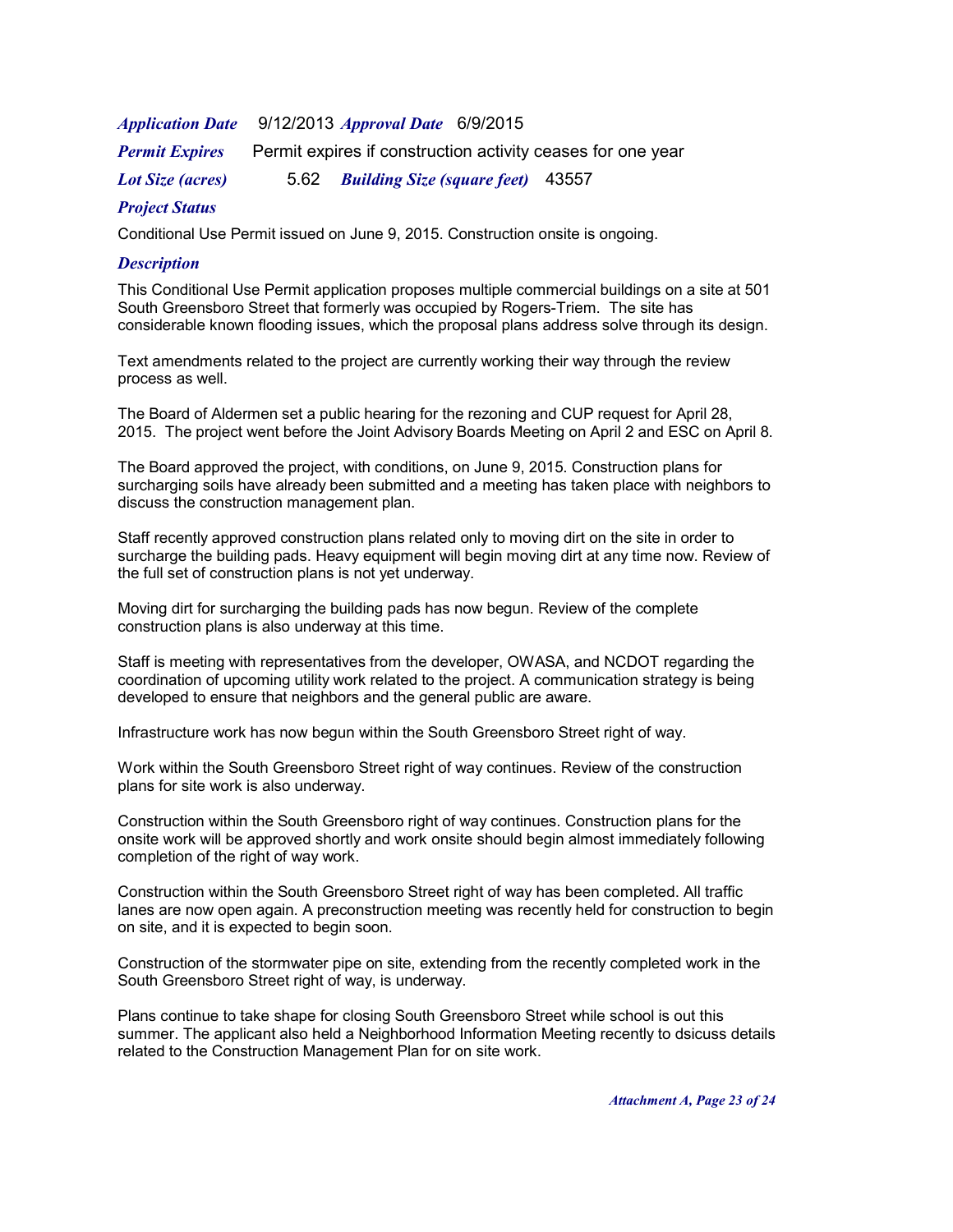The closure of South Greensboro street for construction of the roundabout is nearly complete with the road scheduled to reopen on or before Friday, August 17.

The roundabout is fully open and construction onsite is ongoing.

Certificates of Occupancy have been issued for two tenants at this point, with additional spaces nearing completion.

*Attachment A, Page 24 of 24*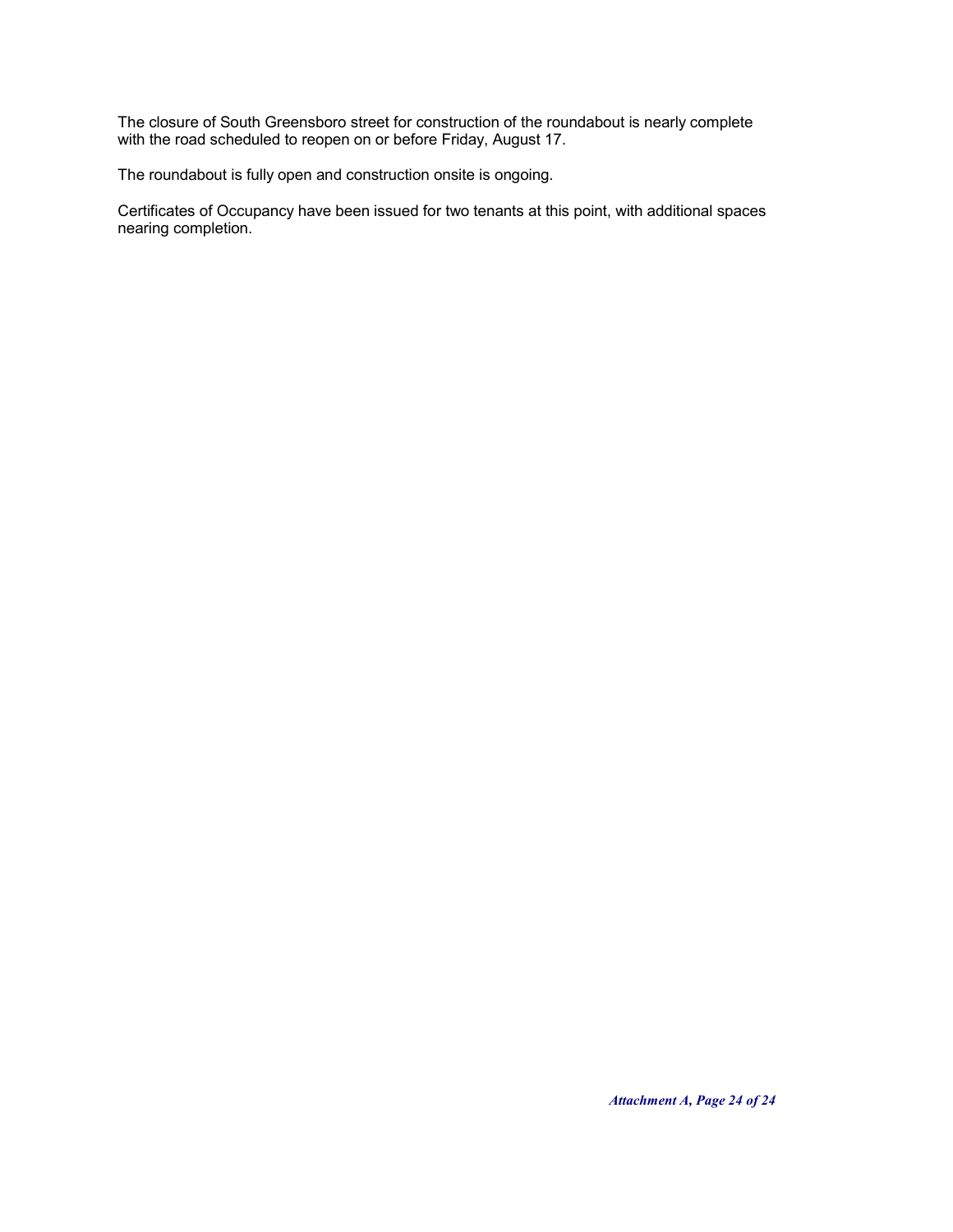## *Affordable Housing and Size-Limited Dwellings*

| <b>ProjectName</b>                   | <b>Approved</b>                             | <b>Density Bonus Units Size Limited Units</b> |    | <b>Total Units</b> | Percentage |
|--------------------------------------|---------------------------------------------|-----------------------------------------------|----|--------------------|------------|
| 110A Dillard Street                  | Approved by ZP 6/5/02                       | 1                                             | 0  | 1                  |            |
| 610 Homestead                        | Affordable percent by payment in lieu       |                                               |    | 12                 | 15         |
| 716 Homestead Rd                     | payment in lieu                             |                                               |    | 5                  | 15         |
| <b>Ballentine</b>                    | Approved by CUP 6/26/07                     | 18                                            | 0  | 96                 | 18         |
| CASA Merritt Mill Affordable Housing | all units will meet LUO affordability crite |                                               |    | 24                 | 100        |
| <b>Claremont AIS</b>                 | Approved by CUP 11/22/05                    | 12                                            | 0  | 79                 | 15         |
| Claremont South                      | Approved by CUP 3/17/09                     | 0                                             | 22 | 92                 | 0          |
| Hilton Garden Inn                    | Approved by CUP 3/8/2016                    |                                               |    |                    |            |
| Inara Court                          | Payment in lieu for .2 percent              |                                               |    | 8                  | 15         |
| Legends at Lake Hogan Farms          | Approved by CUP 8/22/06                     | 10                                            | 16 | 64                 | 15         |
| Litchfield AIS                       | Approved by CUP 6/22/10                     | 6                                             | 0  | 31                 | 15         |
| Lloyd Square AIS                     | Approved by CUP 6/26/07                     | 2                                             | 0  | 17                 | 18         |
| <b>Mulberry Street Apartments</b>    | Approved by SUP 11/15/00                    | $\mathbf{1}$                                  | 0  | 12                 | 8          |
| Pacifica Cohousing                   | Approved by CUP 6/24/03                     | 7                                             | 12 | 46                 | 15         |
| Roberson Square                      | Approved by CUP 2/26/08                     | 3                                             | 0  | 18                 | 15         |
| Roses Walk at University Lake        | Approved by CUP 12/11/01                    | 0                                             | 15 | 64                 |            |
| Sanderway AIS                        | payment in lieu                             |                                               |    | 18                 | 15         |
| The Alberta                          | Approved by CUP/CU Rezoning 9/11/0          | 3                                             | 22 | 27                 | 15         |
| Twin Magnolias Condominiums          | Approved by CUP 11/12/02                    |                                               | 0  | 23                 | 9          |
| Winmore VMU                          | Approved by CUP 6/10/03                     | 58                                            | 86 | 252                | 20         |
|                                      |                                             |                                               |    |                    |            |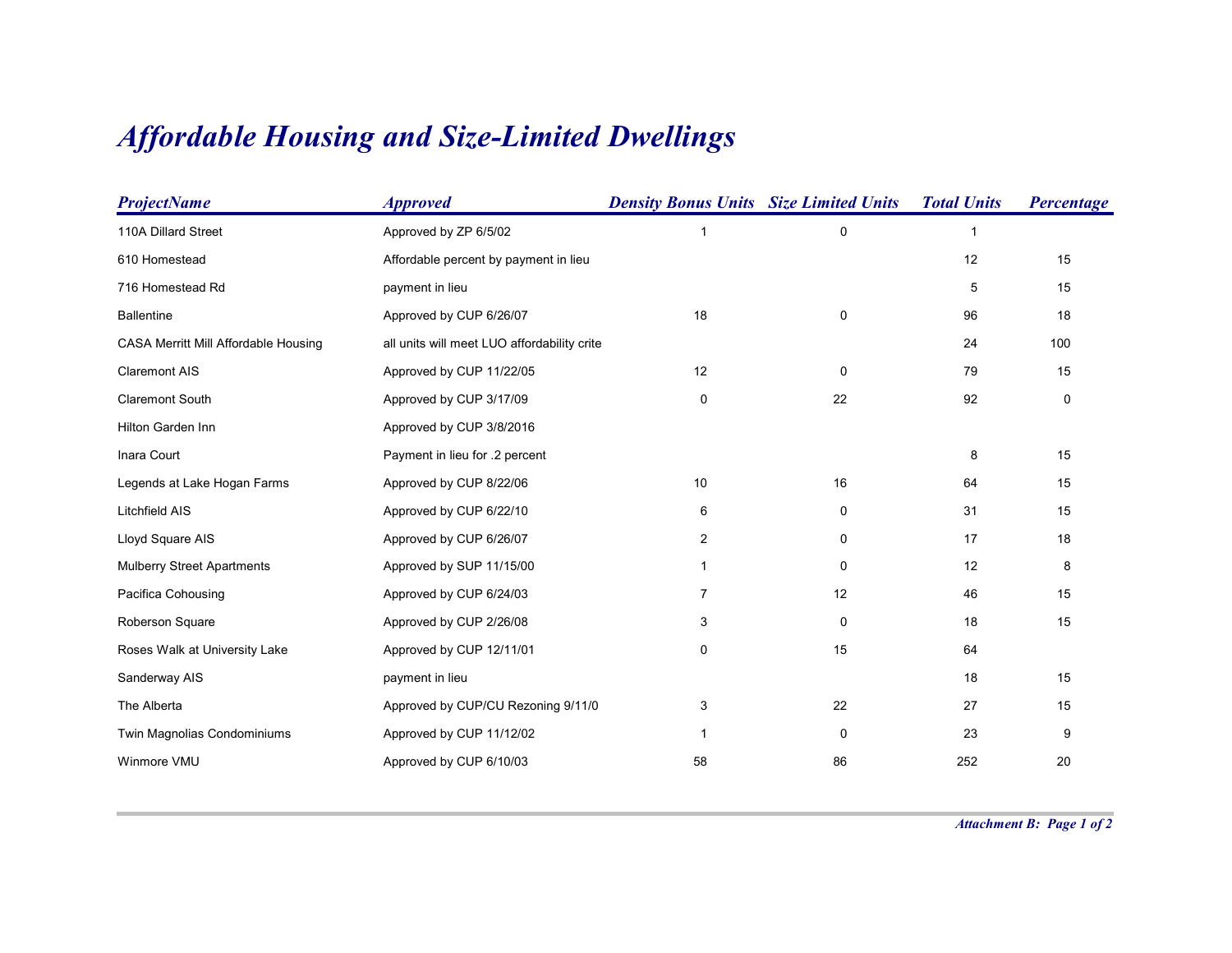| <b>ProjectName</b> | Approved |                     | <b>Density Bonus Units</b> Size Limited Units Total Units |     | <b>Percentage</b> |
|--------------------|----------|---------------------|-----------------------------------------------------------|-----|-------------------|
|                    |          | <b>Total Units:</b> | 122                                                       | 173 |                   |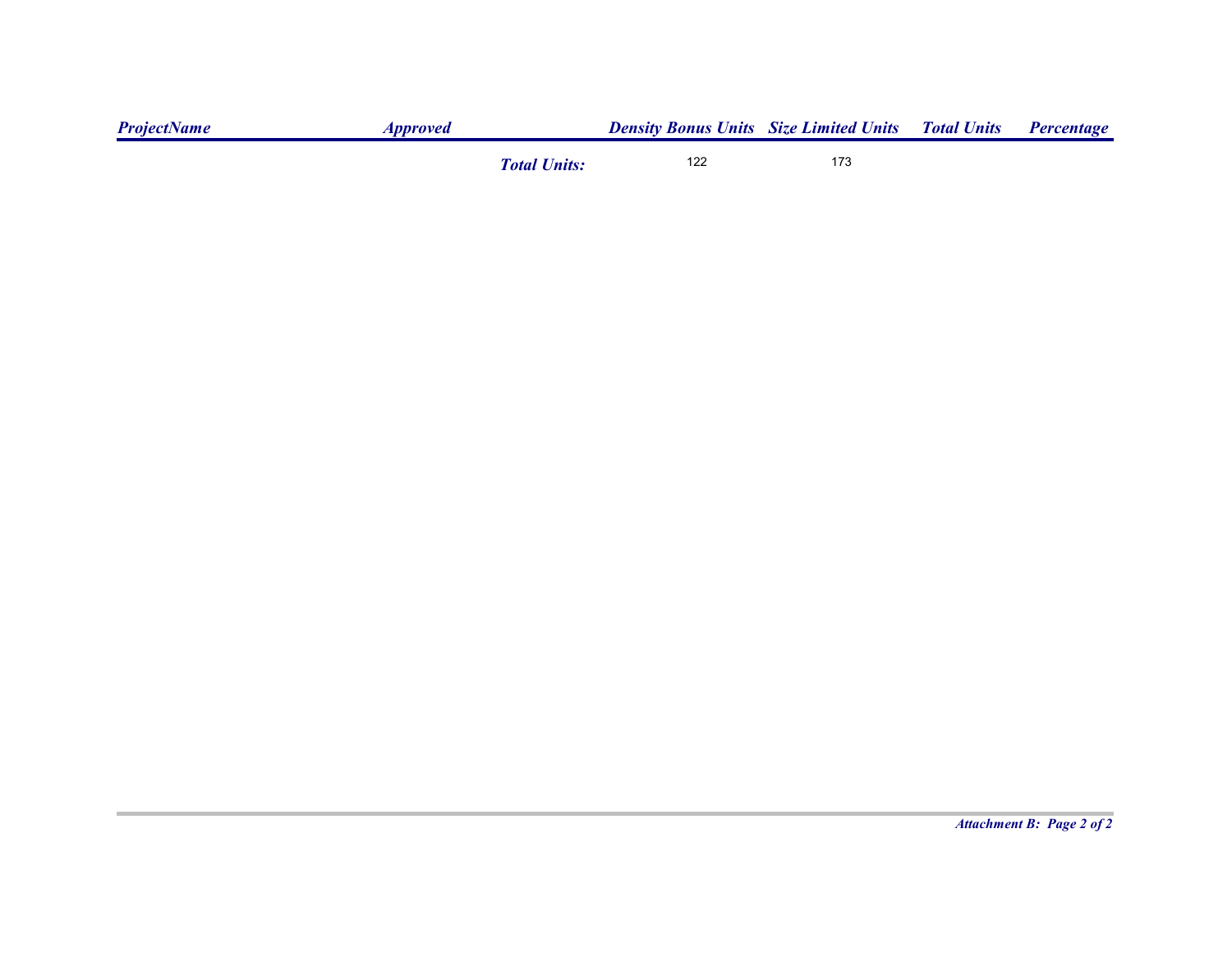| <b>Year</b> | <b>Project</b>                    | <b>Approved</b>             | <b>Built?</b>                | Area (Sq Ft) |
|-------------|-----------------------------------|-----------------------------|------------------------------|--------------|
|             | <b>Built Projects</b>             |                             |                              |              |
| 1995-1999   |                                   |                             |                              |              |
|             | <b>Butterfly Ridge Architects</b> | Approved in 1999            | $\blacktriangledown$         | 1200         |
|             | Tae Kwon Do Studio                | CO in August 1997           | M                            | 5600         |
|             | Vocational Rehab Bldg.            | CO in Sept. 1996            | ☑                            | 4500         |
|             | Carramore Bldg.                   | CO in Jan. 1995             | ☑                            | 10500        |
|             | University Research Glass         | CO in Feb. 1995             | ☑                            | 9200         |
|             | Ontjes Bldg.                      | CO in May 1999              | ☑                            | 10640        |
|             | State Employees Credit Union      | Approved by SUP in 1998     | ☑                            | 4800         |
|             | Meineke Muffler Redev.            | Approved in 1996            | ☑                            | 4750         |
|             | <b>Bleeker Street Studio</b>      | Approved in 1996            | $\overline{\mathbf{v}}$      | 5335         |
|             | Cliffs Wholesale Dist. Center     | Approved in 1999            | $\blacktriangledown$         | 2880         |
|             | Total for 1995-1999 (10 projects) |                             |                              | 59405        |
| 2000        |                                   |                             |                              |              |
|             | Morningstar Mini-Storage          | Approved by permit 11/14/00 | $\blacktriangledown$         | 70950        |
|             | Council Daycare                   | Approved by permit 12/6/00  | M                            | 2000         |
|             | Village Self-Storage              | Approved for const. 1/10/00 | ☑                            | 15000        |
|             | 304 West Weaver Street            | Approved for const. 5/30/00 | ☑                            | 3953         |
|             | El Mercado Central                | Approved for const. 1/14/00 | ☑                            | 1800         |
|             | The Pantry                        | Approved for const. 4/11/00 | ☑                            | 2500         |
|             | Love Overboard Kennels            | Approved for const. 9/15/00 | ☑                            | 1200         |
|             | Arby's                            | Approved for const. 5/11/00 | ☑                            | 3000         |
|             | Willow Creek Office Park          | Approved by permit 11/28/00 | ☑                            | 40000        |
|             | Total for 2000 (9 projects)       |                             |                              | 140403       |
| 2001        |                                   |                             |                              |              |
|             | The Clay Centre                   | Approved by SUP 9/19/01     | $\boxed{\blacktriangledown}$ | 2315         |
|             | Total for 2001 (1 projects)       |                             |                              | 2315         |
| 2002        |                                   |                             |                              |              |
|             | Sheryl-Mar #2 Building            | Approved by ZP 5/20/02      | $\boxed{\mathbf{v}}$         | 27104        |
|             | 309 Weaver Street                 | Approved by ZP 5/8/02       | $\overline{\mathbf{v}}$      | 2212         |

# *New Commercial Area*

*Attachment C, Page 1 of 3*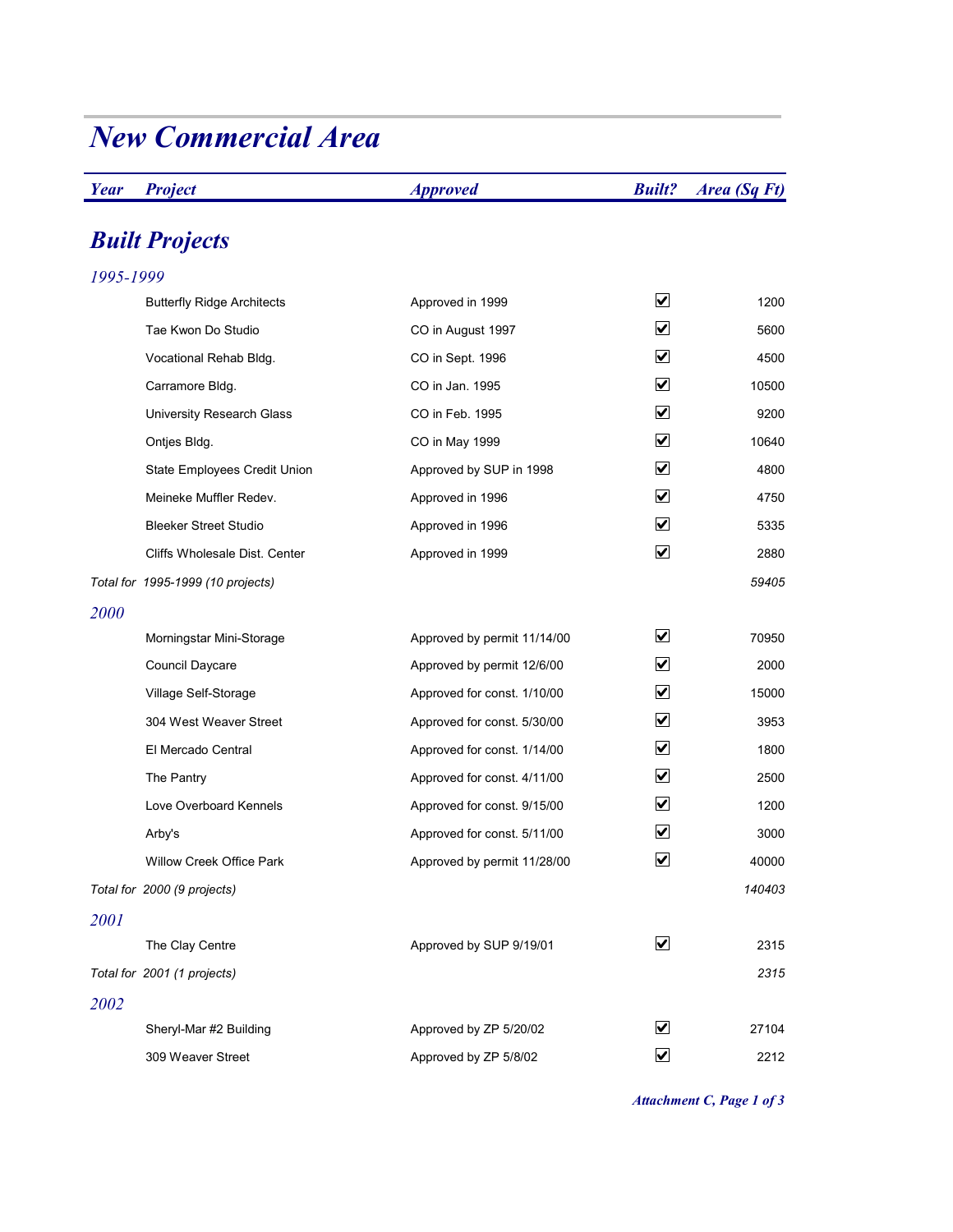| <b>Year</b> | <b>Project</b>                              | <b>Approved</b>                    | <b>Built?</b>        | Area (Sq Ft) |
|-------------|---------------------------------------------|------------------------------------|----------------------|--------------|
|             | Chan Mixed Use Development                  | Approved by CUP 5/07/02            | ☑                    | 2200         |
|             | Orange County ABC Store at Carrboro Plaza   | Approved by CUP 3/26/02            | ⊻                    | 2000         |
|             | Total for 2002 (4 projects)                 |                                    |                      | 33516        |
| 2003        |                                             |                                    |                      |              |
|             | Wilkinson Supply Company                    | Approved by ZP 7/16/03             | ☑                    | 2500         |
|             | Winmore VMU                                 | Approved by CUP 6/10/03            | ⊻                    | 28578        |
|             | <b>RBC Centura Bank</b>                     | Approved by CUP 12/09/03           | ⊻                    | 335          |
|             | 605 West Main Street Mixed Use Building     | Approved by SUP 4/16/03            | ⊻                    | 16666        |
|             | Total for 2003 (4 projects)                 |                                    |                      | 48079        |
| 2004        |                                             |                                    |                      |              |
|             | Gourmet Kingdom Restaurant                  | Approved by ZP 3/3/04              | ⊻                    | 6580         |
|             | 201 Weaver Street Art Gallery               | Approved by ZP 3/15/04             | ⊻                    | 272          |
|             | Community Realty/WCOM Radio                 | Approved by CUP 6/1/2004           | ☑                    | 400          |
|             | Total for 2004 (3 projects)                 |                                    |                      | 7252         |
| 2005        |                                             |                                    |                      |              |
|             | 106 S Greensboro Street                     | Approved by ZP 12/19/2005          | ☑                    | 351          |
|             | Total for 2005 (1 projects)                 |                                    |                      | 351          |
| 2006        |                                             |                                    |                      |              |
|             | Lloyd Street Office Building                | Approved by CUP 10/24/06           | ⊻                    | 13294        |
|             | Total for 2006 (1 projects)                 |                                    |                      | 13294        |
| 2008        |                                             |                                    |                      |              |
|             | Hampton Inn (part of 300 E Main)            | CUP 9/30/2008, CO 08/20/2013       | ⊻                    | 119396       |
|             | Fleet Feet Building (part of 300 E Main)    | CUP 9/30/2008, CO 10/16/2014       | ⊻                    | 36892        |
|             | Total for 2008 (2 projects)                 |                                    |                      | 156288       |
| 2011        |                                             |                                    |                      |              |
|             | Cest Si Bon                                 | Approved by SUP 10/19/2011         | ☑                    | 157          |
|             | Total for 2011 (1 projects)                 |                                    |                      | 157          |
| 2012        |                                             |                                    |                      |              |
|             | Offices (part of PTA Thrift Shop Expansion) | CUP 5/22/2012, CO 12/19/2013       | ☑                    | 7384         |
|             | PTA Thrift Shop Expansion                   | 14736 sf approved by CUP 5/22/2012 | ☑                    | 7352         |
|             | Total for 2012 (2 projects)                 |                                    |                      | 14736        |
| 2013        |                                             |                                    |                      |              |
|             | <b>Shelton Station</b>                      | Approved by CUP 4/2/2013           | $\blacktriangledown$ | 22376        |

*Attachment C, Page 2 of 3*